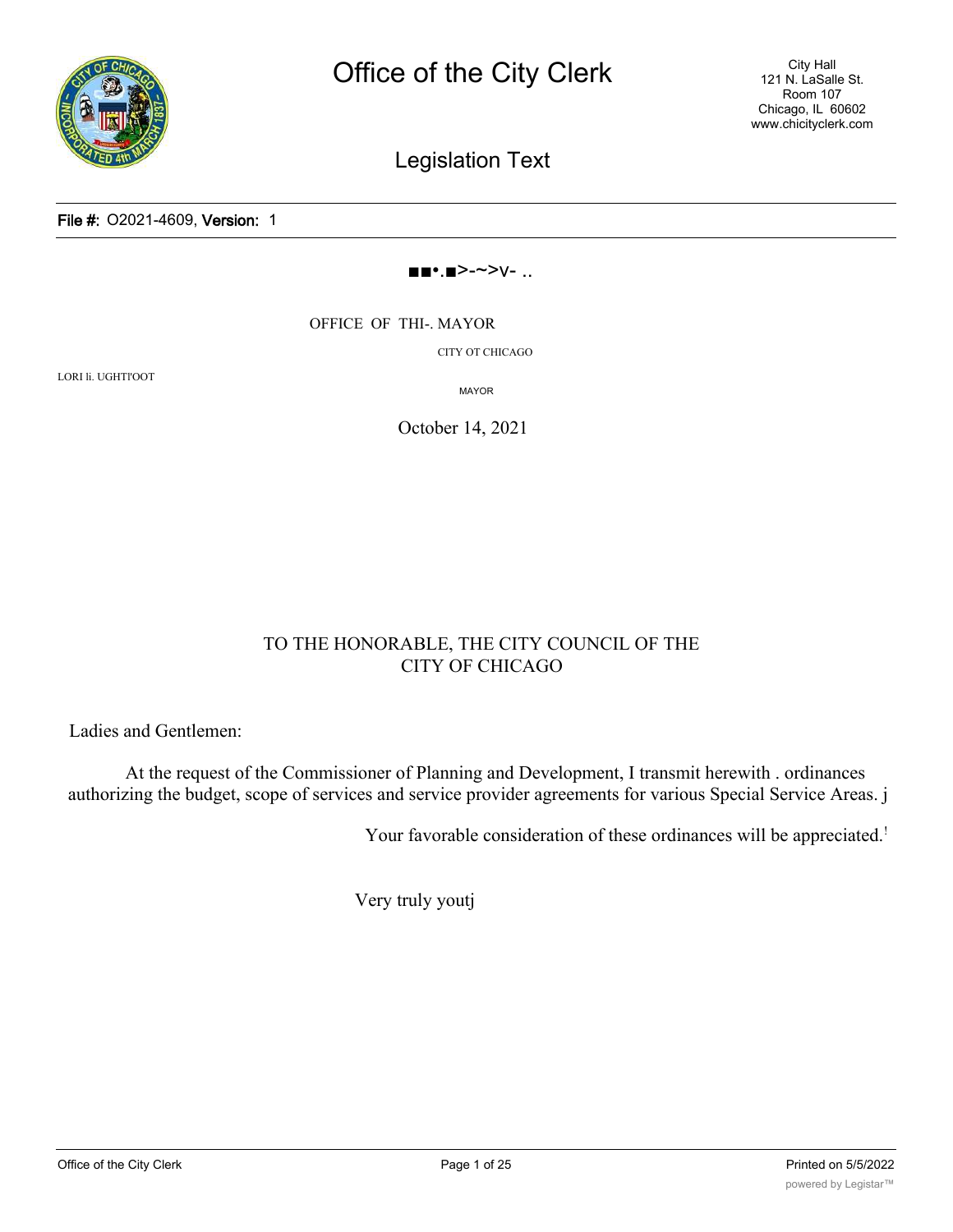#### ORDINANCE REGARDING SPECIAL SERVICE AREA #45 i

i WHEREAS, special service areas may be established pursuant to (i) Article VII, Sections 6(1) and 7(6) of the Constitution of the State of Illinois ; (ii) the provisions of the Special Serjvice Area Tax Law, 35 ILCS 200/27-5 et seq., as amended from time to time (the "Act"); and (iii) the Property Tax Code, 35 ILCS 200/1-1 et seq., as amended from time to time; and !

**i** WHEREAS, the City Council (the "City Council") of the City of Chicago (the "City") ,has previously enacted a certain ordinance on the date specified on Exhibit A attached hereto 'and hereby made a part hereof and published in the Journal of Council Proceedings (the "Journal") for such date at the pages specified on Exhibit A hereto, and amended on the date(s) specified on Exhibit A hereto and published in the Journal for such date(s) as specified on Exhibit A hereto (as amended from time to time, the "Establishment Ordinance") which established a certain special service area as indicated therein and as identified on Exhibit A hereto (the "Area") and authorized the levy of certain annual taxes, not to exceed the annual rate (the "Levy Cap") indicated therein and as described on Exhibit A hereto, of the equalized assessed value ofjthe taxable property therein (the "Services Tax") to provide certain special services in and for.the Area in addition to the services provided by and to the City generally as specified in 'the Establishment Ordinance (the "Special Services"); and  $\vert$ 

i WHEREAS, the Establishment Ordinance provided for the appointment of a certain special service area commission for the Area (the "Commission") to advise the City Council regarding the amount of the Services Tax for the Area to be levied and for the purpose of recommending to the City Council for the Area: (i) a yearly budget based upon the costs of providing the Special Services; (ii) an entity to serve as service provider (the "Service Provider"); (iii) an agreement between the City and the Service Provider for the provision of Special Services to the Area (the "Service Provider Agreement"); and (iv) a budget to be included in the Service Provider Agreement (the "Budget") (the aforementioned items (i) through (iv) shall be known collectively herein as the "Recommendations"); and !

! WHEREAS, the Commission identified on Exhibit A hereto has heretofore prepared and transmitted to the Commissioner of Planning and Development (the "Commissioner") their Recommendations to the City Council, including the Budget attached hereto as Exhibit A; now, therefore,

BE IT ORDAINED BY THE CITY COUNCIL OF THE CITY OF CHICAGO AS FOLLOWS: !

i SECTION 1. Incorporation of Preambles. The preambles of this ordinance are hereby incorporated into this text as if set out herein in full. I

SECTION 2. Appropriations. There is hereby appropriated the sum in the amount and for the purposes necessary to provide the Special Services in and for the Area, the estimated amount of miscellaneous income and the amount required to be raised by the levy of the Services Tax indicated on Exhibit A hereto: Collectable Levy, Estimated Loss Collection, Carryover Funds, TIF Rebate Fund, and Estimated Late Collections and Interest. j

SECTION 3. Levy of Taxes. There is hereby levied pursuant to the provisions of (i) Article VII, Sections 6(a) and 6(f)(2) of the Constitution-of the State of Illinois; (ii) the Act; and (iii) the Establishment Ordinance, the

i

i i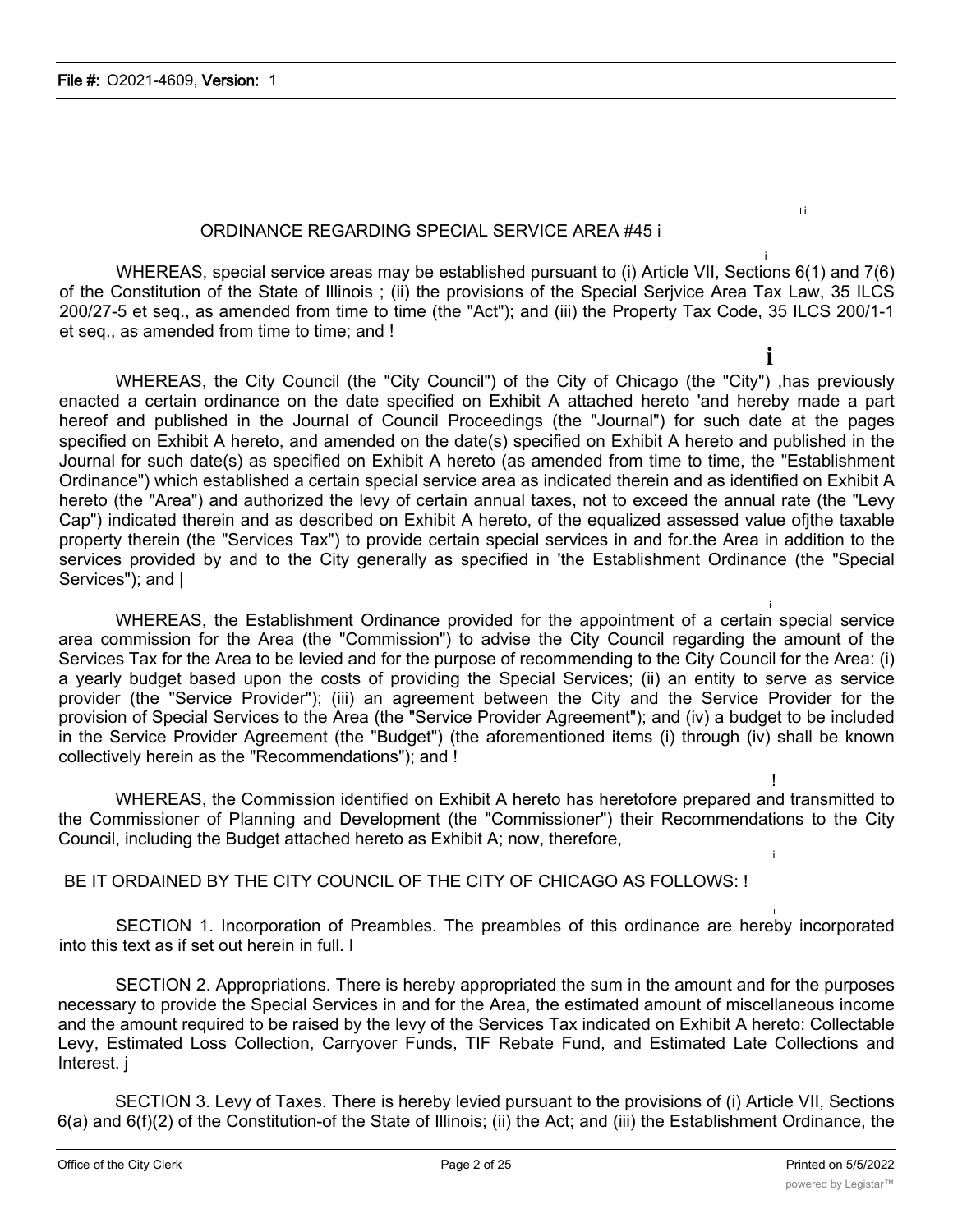#### File #: O2021-4609, Version: 1

sum of the "Total Requested Levy" indicated on Exhibit A hereto

SSA 45 Levy Ordinance  $2021 \text{ v}$  1

as the amount of the Services Tax for the Area for the tax year 2021. j

SECTION 4. Filing. The City Clerk of the City (the 'City Clerk") is hereby ordered land directed to file in the Office of the County Clerk of Cook County, Illinois (the "County Clerk") a certified copy of this ordinance on or prior to December 28, 2021, and the County Clerk shall thereafter extend for collection together with all other taxes to be levied by the City, the Services Tax herein provided for, said Services Tax to be extended for collection by the County Clerk for the tax year 2021 against all the taxable property within the Area, the amount of the Services Tax herein levied to be in addition to and in excess of all other taxes to be levied and extended against all taxable property within the Area. j

SECTION 5. Service Provider Agreement. The Commissioner, or a designee of!the Commissioner (each, an "Authorized Officer"), are each hereby authorized, subject to approval by the Corporation Counsel as to form and legality, to enter into, execute and deliver a Service Provider Agreement as authorized herein with the entity indicated on Exhibit A hereto as<sup>^</sup>he Service Provider, for a one-year term in form acceptable to such Authorized Officer, along With such other supporting documents, if any, as may be necessary to carry out and comply withlthe provisions of the Service Provider Agreement. The Budget shall be attached to the Service Provider Agreement as an exhibit. Upon the execution of the Service Provider Agreement and the receipt of proper documentation, the Authorized Officer and the City Comptroller are each hereby authorized to disburse the sum appropriated pursuant to Section 2 above to the Service Provider in consideration for the provision of the Special Services described in the Budget. The Department of Planning and Development shall promptly make a copy of the executed Service Provider Agreement (and any amendments thereto) readily available for public inspection. The Authorized Officer is also authorized to sign amendments to the Service Provider Agreement entered into pursuant to this Section 5 so long as such amendments do not alter the identity of the Service Provider and/or the amounts appropriated and/or levied pursuant to Sections 2 arid 3 hereof. !

SECTION 6. Enforceability. If any section, paragraph or provision of this ordinance shall be held to be invalid or unenforceable for any reason, the invalidity or unenforceability of such section, paragraph or provision shall not affect any ofthe remaining provisions of this ordinance.

SECTION 7. Conflict. This ordinance shall control over any provision of any other ordinance, resolution, motion or order in conflict with this ordinance, to the extent of such conflict.

SECTION 8. Publication. This ordinance shall be published by the City Clerk, in special pamphlet form, and made available in her office for public inspection and distribution to members of the public who may wish to avail *themselves of a copy of this ordinance. \*

SECTION 9. Effective Date. This ordinance shall take effect 10 days after its passage and publication. J

i I

**i** !

**-i**

|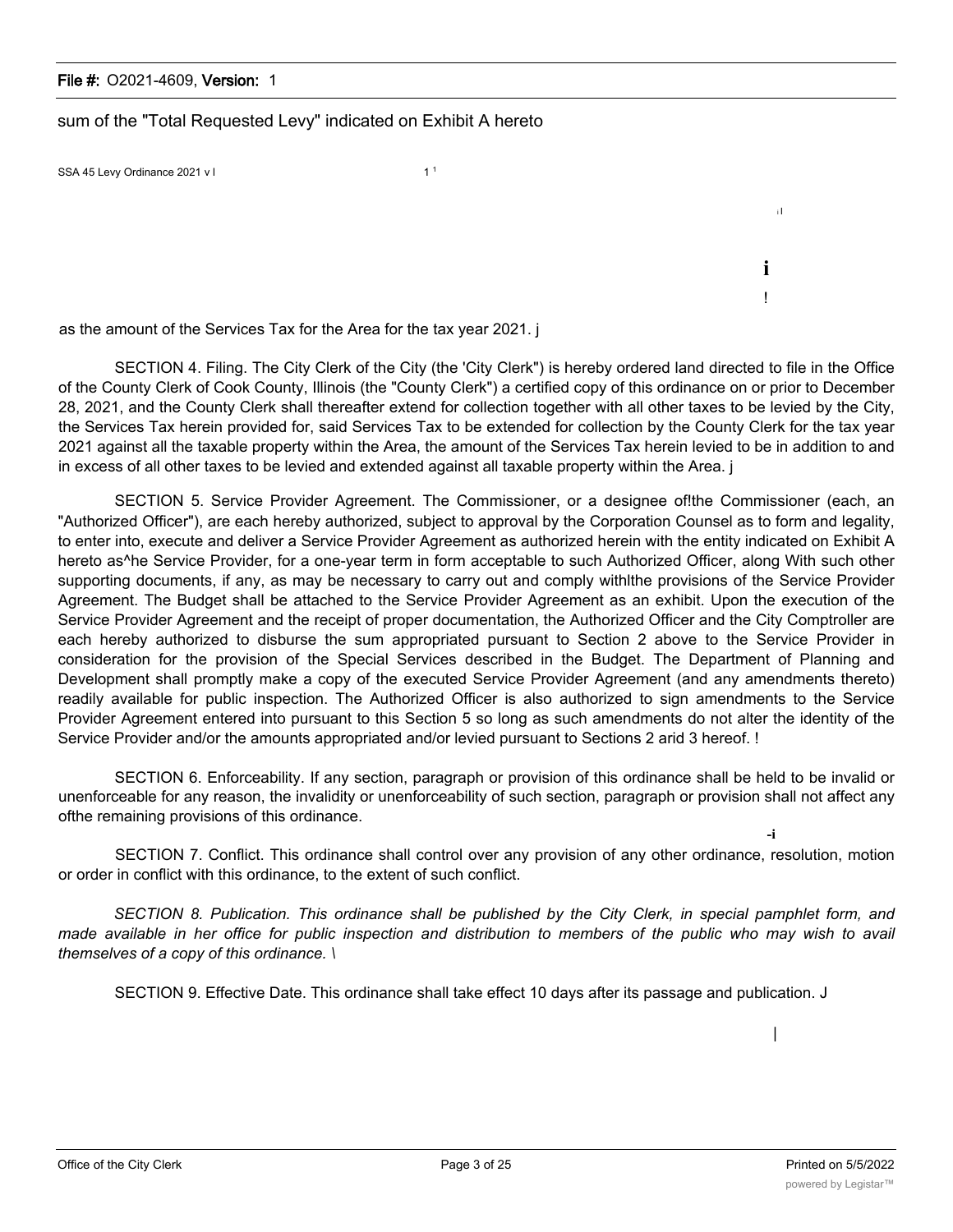SSA 45 Levy Ordinance 2021 v1

Levy Cap ~Z00% **Commission** 

#### EXHIBIT A SPECIAL SERVICE AREA #45

Total Requested Levy

\$826,320

103rd Halsted Special Service Area Commission

Establishment Ordinance Date: December 2, 2009 Journal pages: 80421 through 80432

Amendment(s) to Establishment Ordinance Date: November 14, 2018 Journal pages: 90628 through 90645

See attached Budget.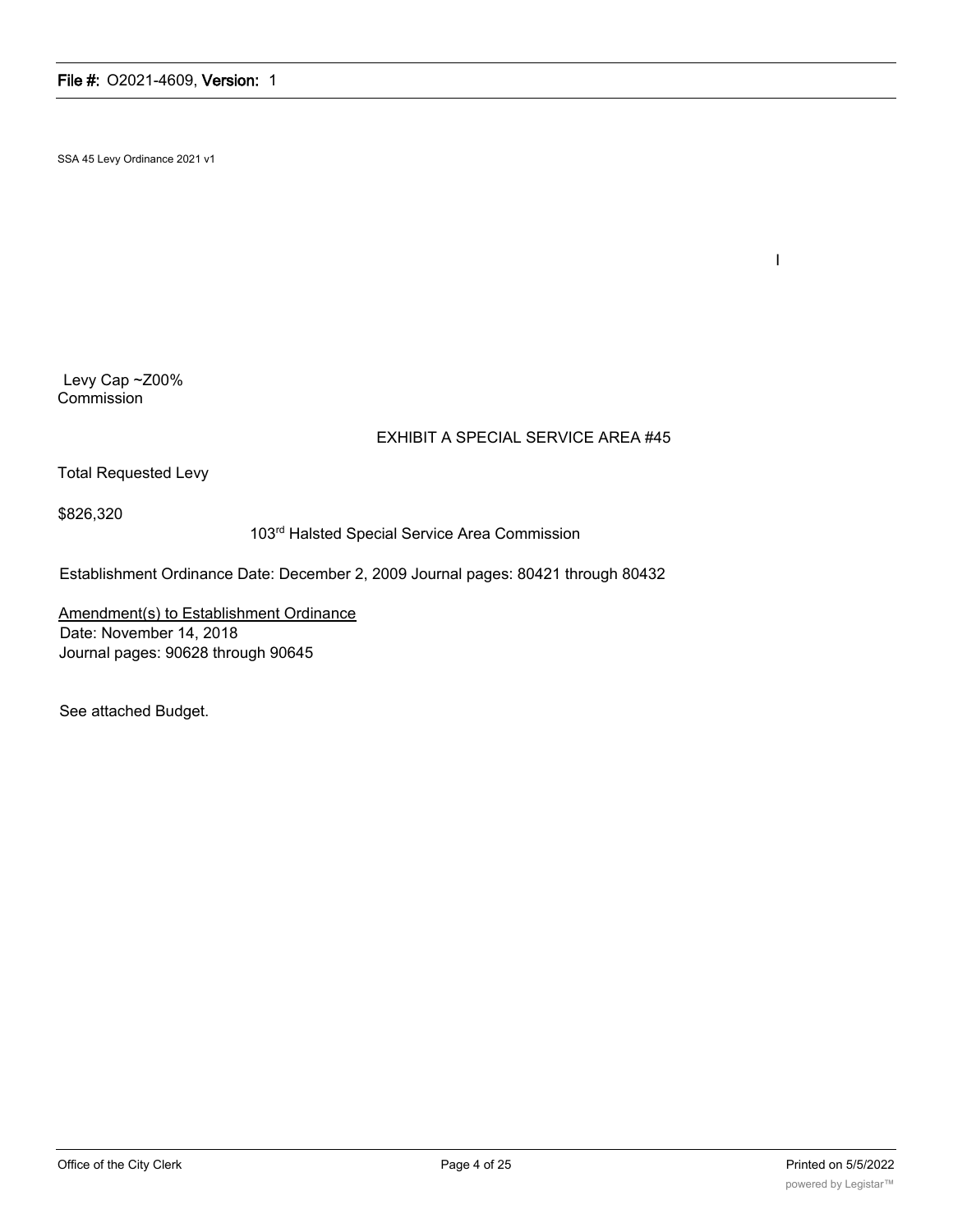SSA 45 Levy Ordinance 2021 vl

# Exhibit A | Budget Special Service Area # 45 !

SSA Name: i SSA 45 103rd St/Halsted i

2021 Levy

#### 2022 BUDGET SUMMARY

Budget and Services Period: January 1, 2022 through December 31, 2022

|                                                                             |                   | 2021 Levy           |                                     |                           |                                        |                                                                |                                     |
|-----------------------------------------------------------------------------|-------------------|---------------------|-------------------------------------|---------------------------|----------------------------------------|----------------------------------------------------------------|-------------------------------------|
| <b>CATEGORY</b> (Funded<br><b>Categories Comprise Scope</b><br>of Services) |                   | Collectable<br>Levy | <b>Estimated Loss</b><br>Collection | Carryover<br><b>Funds</b> | <b>TIF Rebate</b><br><b>Fund #0A75</b> | <b>Estimated</b><br>Late<br><b>Collections</b><br>and Interest | <b>Total! All</b><br><b>Sources</b> |
| 1.00 Customer<br>Attraction                                                 |                   | \$31,903            | \$15,000                            | \$2,500                   | \$0                                    | \$13,500                                                       | \$62,903                            |
| 2.00 Public Way<br>Aesthetics                                               |                   | \$121,832           | \$65,000                            | \$60,000                  | \$0                                    | \$69,000                                                       | \$315,832                           |
| 3.00 Sustainability and<br><b>Public Places</b>                             |                   | \$2,100             | \$0                                 | \$2,900                   | \$0                                    | \$2,500                                                        | \$7j,500                            |
| 4.00 Economic/<br><b>Business Development</b>                               |                   | \$79,600            | \$27,400                            | \$10,000                  | \$0                                    | \$32,500                                                       | \$149,500                           |
| 5.00 Public Health and<br><b>Safety Programs</b>                            |                   | \$222,500           | \$22,133                            | \$13,536                  | \$0                                    | \$12,033                                                       | \$270,202                           |
| 6.00 SSA Management                                                         |                   | \$71,212            | \$0                                 | \$0                       | \$0                                    | \$0                                                            | $$71_{P}212$                        |
| 7.00 Personnel                                                              |                   | \$167,640           | \$0                                 |                           | \$0                                    | \$0                                                            | \$167,640                           |
|                                                                             | Sub-total         | \$696,787           | \$129,533                           |                           | <b>ISXIIi</b>                          |                                                                |                                     |
| <b>GRAND</b><br><b>TOTALS</b>                                               | <b>Levy Total</b> | \$826,320           |                                     | \$88,936                  | \$0                                    | \$129,533                                                      | \$1,044,789                         |

i

#### LEVY ANALYSIS

Estimated 2021 EAV: \$54,207,695

Authorized Tax Rate Cap: 2.000%

Maximum Potential Levy limi\$1,084,152

Rate Cap

Requested 2021 Levy Amou\$826,320

Estimated Tax Rate to Gene1.5244% Levy

j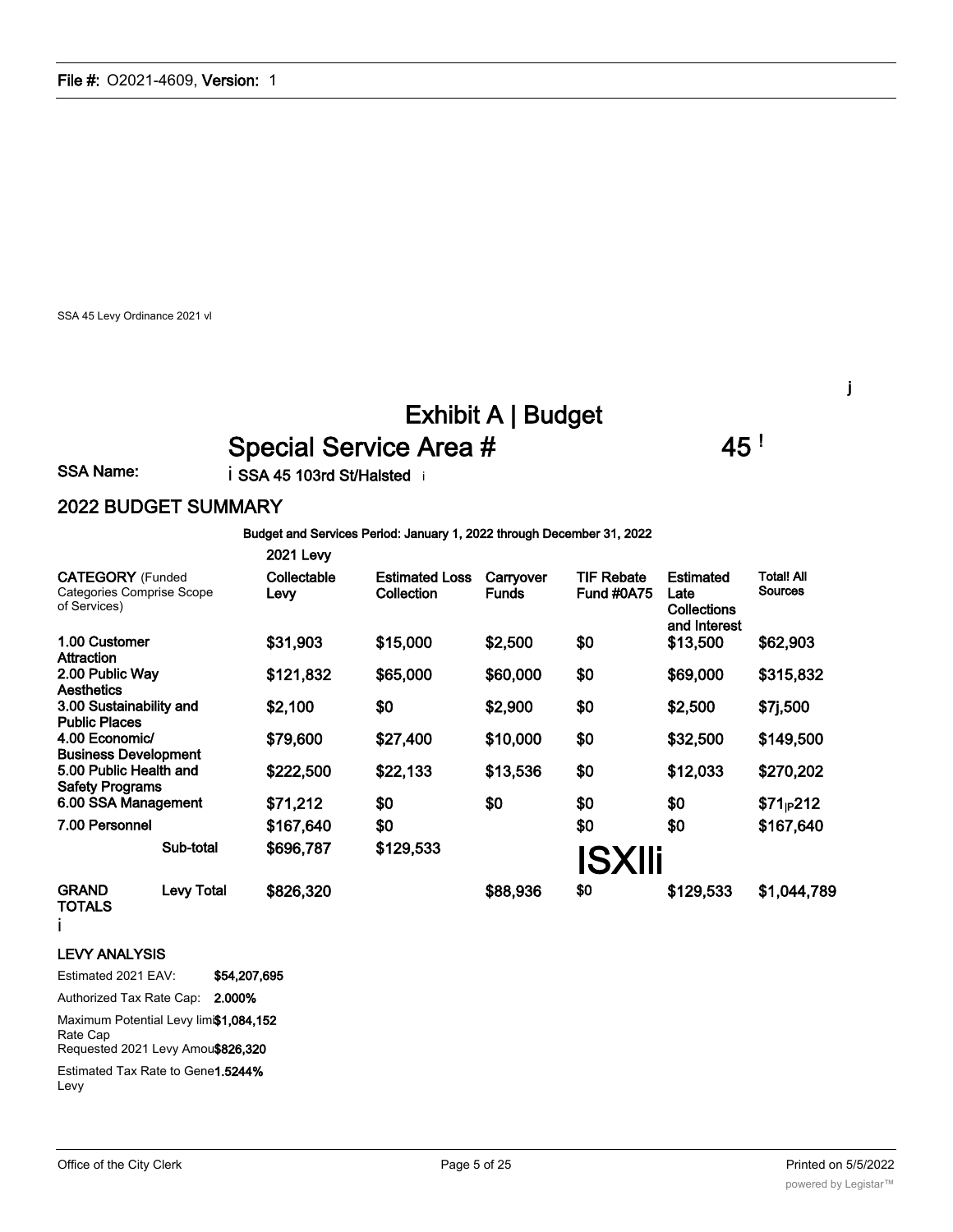### **CITY OF CHICAGO | ECONOMIC DISCLOSURE STATEMENT AND AFFIDAVIT I**

SECTION I - GENERAL INFORMATION !

A. *Legal name of the Disclosing Party submitting this EDS. Include d/b/a/ if applicable: <sup>1</sup>*

Far South CDC<sup>1</sup>

Check ONE of the following three boxes: j

Indicate whether the Disclosing Party submitting this EDS is: j

1. [X] the Applicant

OR !

2. *[ ] a legal entity currently holding, or anticipated to hold within six months after City action on*

2. *the contract, transaction or other undertaking to which this EDS pertains (referred to below as the*

2. *"Matter"), a direct or indirect interest in excess of 7.5% in the Applicant. State the Applicant's legal*

2. *name: ; \*

 $OR \mid$ 

3. [ ] a legal entity with a direct or indirect right of control of the Applicant (see Section 11(B) (1)) State the legal name of the entity in which the Disclosing Party holds a right of control: ;

B. Business address ofthe Disclosing Party: 837 W 115th Street Chicago, IL 60643 ;

C. Telephone:  $773-831-7107$  Fax:  $312-380-0407$  Email: hello@farsouthcdc.org  $\leq$ mailto:hello@farsouthcdc.org>

■ j

#### D. **Name of contact person: Abraham Lacy**

i

i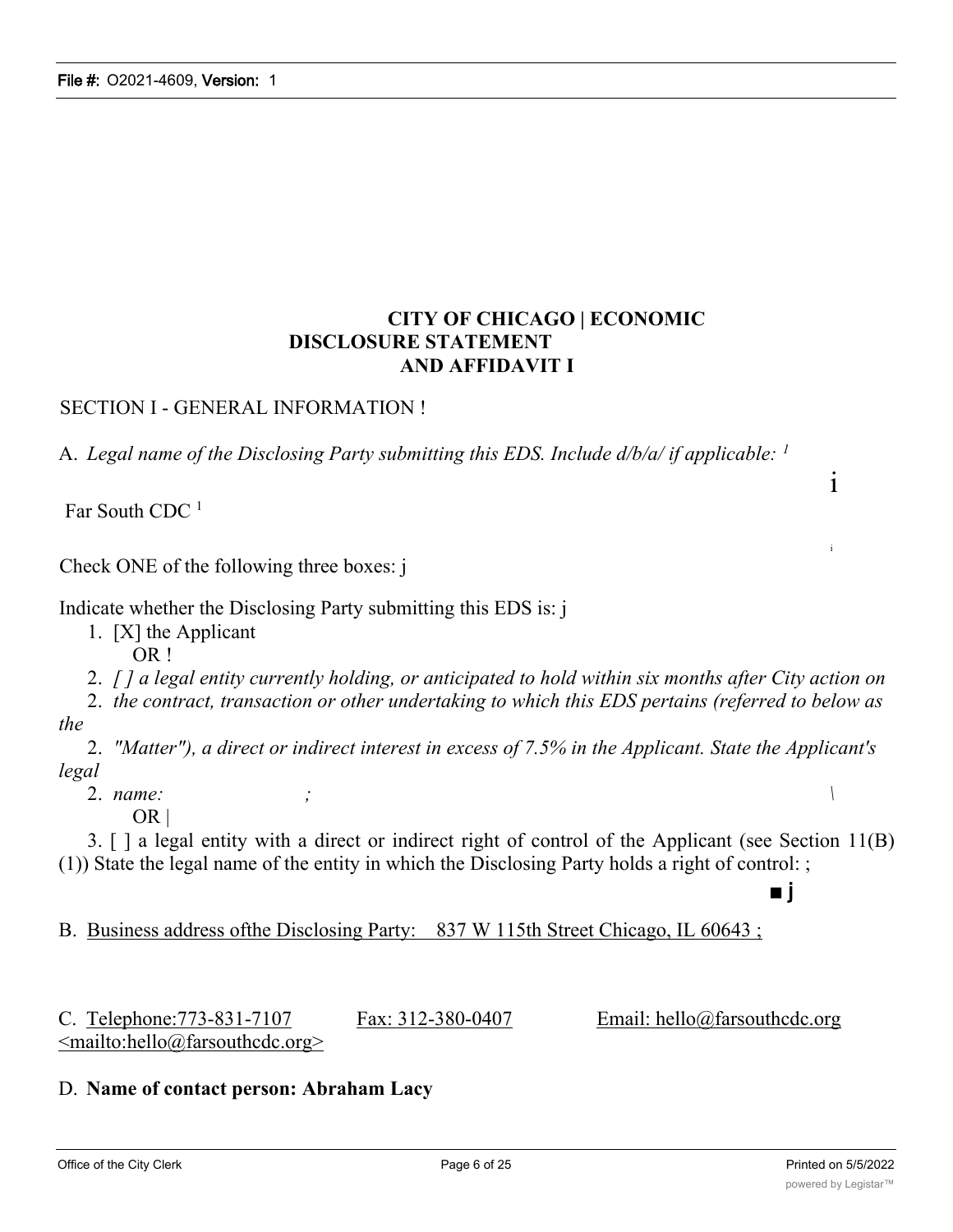E. *Federal Employer Identification No. (if you have one): '*

F. Brief description of the Matter to which this EDS pertains. (Include project number and location of property, if applicable): '

To allow Far South CDC to enter to enter into a contract with the City of Chicago to provide services within SSAM5

G. Which City agency or department is requesting this EDS? Planning and Development

If the Matter is a contract being handled by the City's Department of Procurement Services, please complete the following: j

| $Specification$ # | and Contract U          |
|-------------------|-------------------------|
| $Vcr. 2018-1$     | Pa <sub>»</sub> clofT5' |

#### SECTION II - DISCLOSURE OF OWNERSHIP INTERESTS

#### A. NATURE OF THE DISCLOSING PARTY

[ ] Person

- [] Publicly registered business corporation
- [ ] Privately held business corporation
- [ ] Sole proprietorship
- [ ] General partnership
- [ ] Limited partnership
- [ ITrust

[ ] Limited liability company [ ] Limited liability partnership [ ] Joint venture [x] Not-for-profit corporation (Is the not-for-profit corporation also a  $501(c)(3)$ )?

[X] Yes  $[ ]$  No  $[ ]$  Other (please specify)

2. For legal entities, the state (or foreign country) of incorporation or organization, if applicable:

Illinois

3. For legal entities not organized in the State of Illinois: Has the organization registered to dp business in the State of Illinois as a foreign entity? !

[x] Organized in Illinois

i

l

]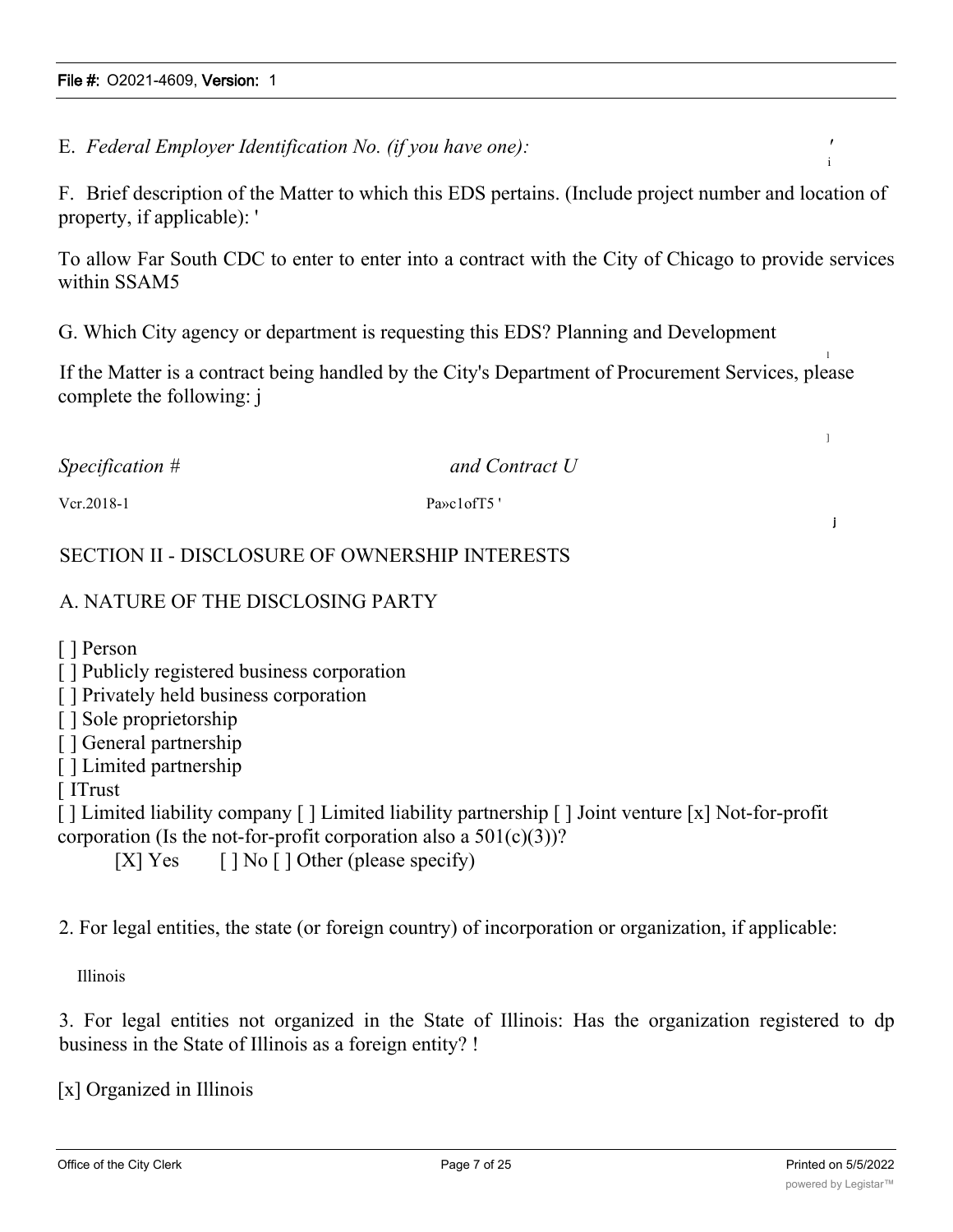### B. IF THE DISCLOSING PARTY IS A LEGAL ENTITY: i

1. List below the full names and titles, if applicable, of: (i) all executive officers and all directors of the entity; (ii) for not-for-profit corporations, all members, if any, which are legal entities (if there are no such members, write "no members which are legal entities"); (iii) for trusts, estates or other similar entities, the trustee, executor, administrator, or similarly situated party; (iv) for general or limited partnerships, limited liability companies, limited liability partnerships or joint ventures, each general partner, managing member, manager or any other person or legal entity that directly or indirectly controls the day-to-day management of the Applicant.

NOTE: Each legal entity listed below must submit an EDS on its own behalf.

Name Title See attached . No members which are legal entities

2. Please provide the following infonnation concerning each person or legal entity having a 'direct or indirect, current or prospective (i.e. within 6 months after City action) beneficial interest (including ownership) in excess of 7.5% ofthe Applicant. Examples of such an interest include shares in a corporation, partnership interest in a partnership or joint venture, interest ofa member or manager in a

Ver.2018-1 **I'**;i£je2of]5 i **i** 

#### Board of Directors

**Executive Committee** Yolanda Richards- Albert Interim Chairman

Dennis O'Malley Treasurer

John Chenier Secretary

#### **Directors**

James Gilliam

Sarah Coulter

Rev. Leonardo Gilbert

Rev. Leon Thompson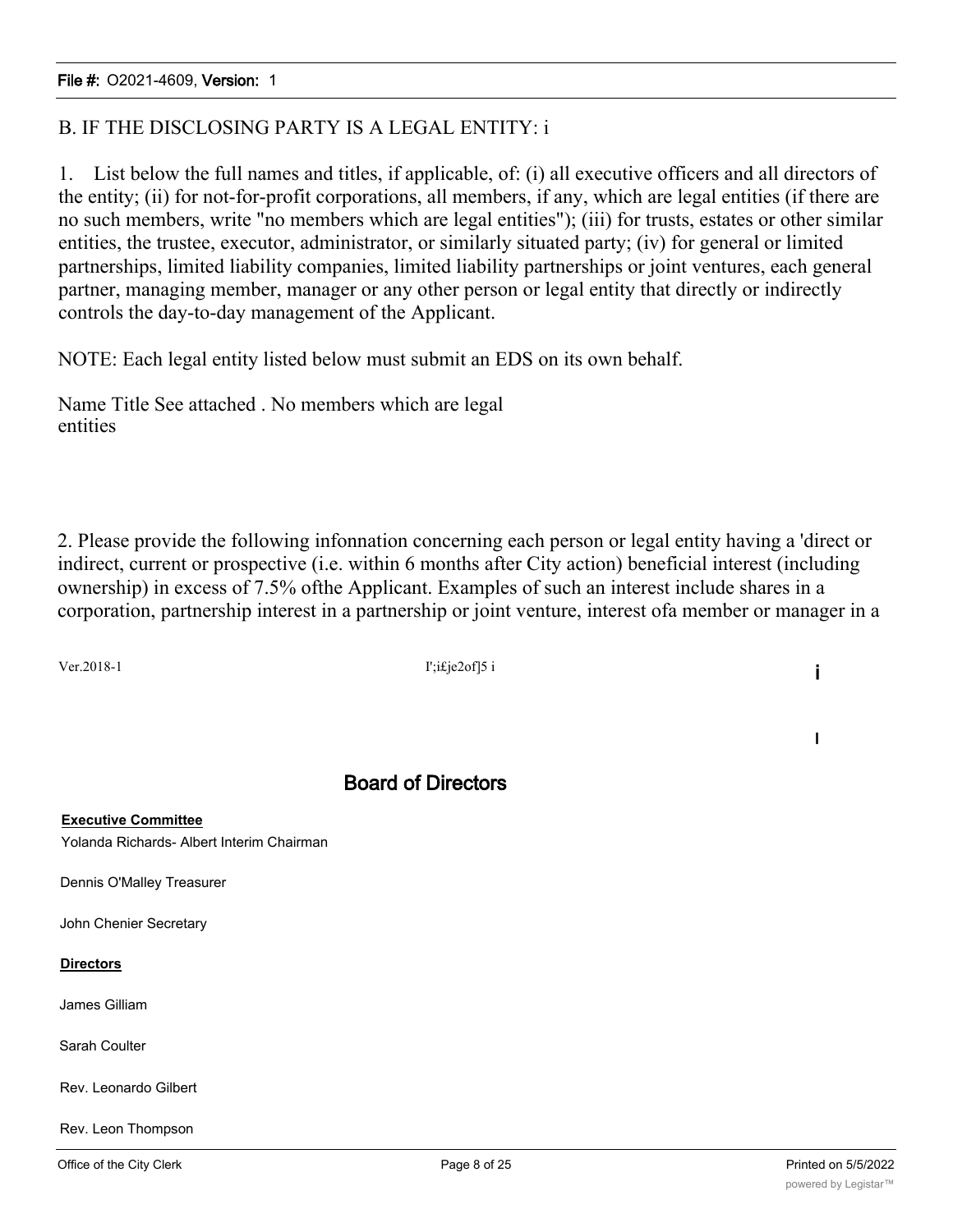Jackie Johnson- Sample

John Watson

Abraham Lacy President

837 W 1.15"1 Street | Chicago, IL. 60643 | P: (773) 831-7107 | F: 312-270-OISb | f- : | Website: wyv w.far-iO',<thuk org

limited liability company, or interest ofa beneficiary ofa trust, estate or other similar entity. If none, state "None." |

NOTE: Each legal entity listed below may be required to submit an EDS on its own behalf. '

| Name | <b>Business Address</b> | Percentage Interest in the Applicant |  |
|------|-------------------------|--------------------------------------|--|
| None |                         |                                      |  |

### SECTION III -- INCOME OR COMPENSATION TO, OR OWNERSHIP BY, CITY ELECTED OFFICIALS j

Has the Disclosing Party provided any income or compensation to any City elected official during the 12-month period preceding the date of this EDS? [ ] Yes [x] No

[

|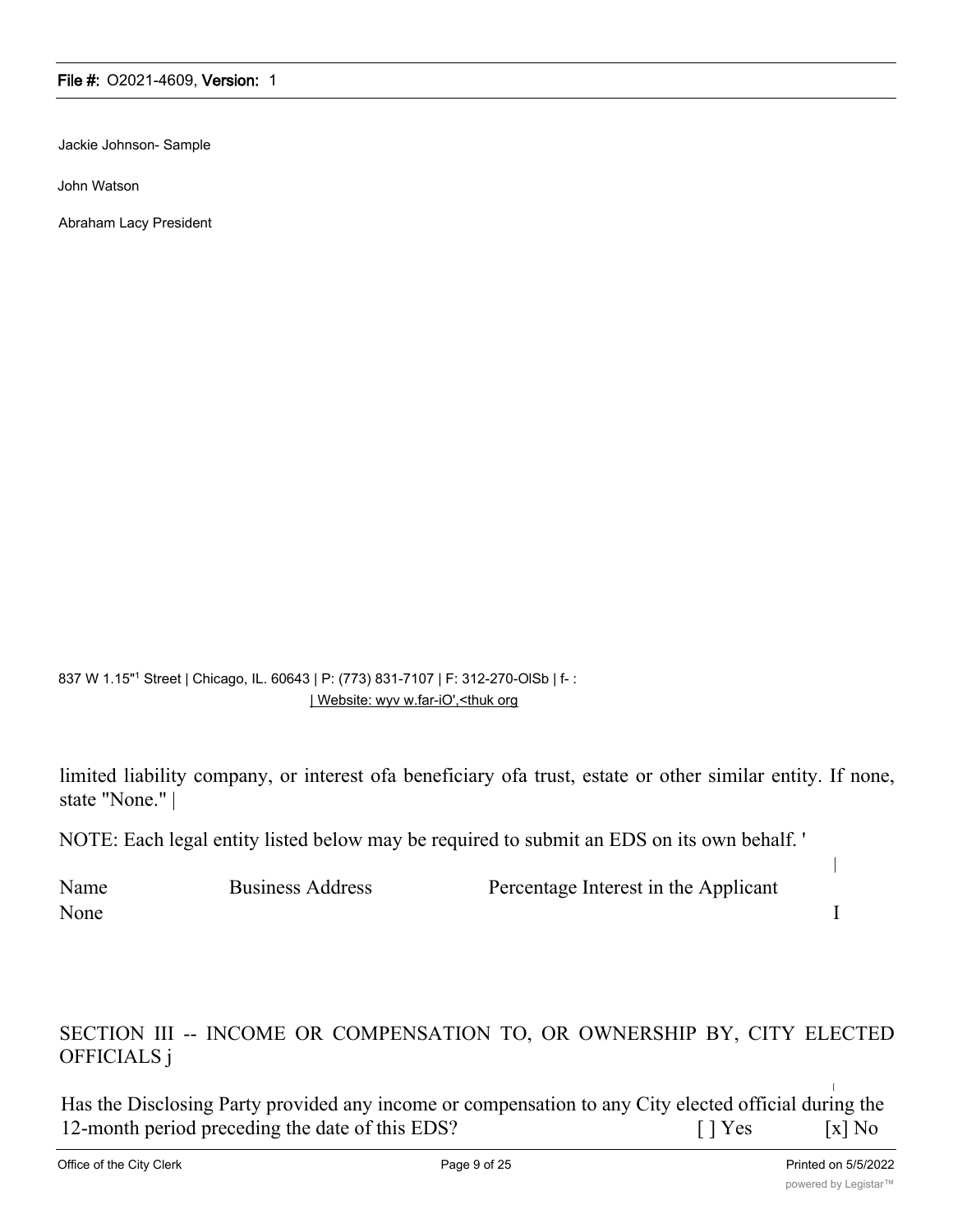Does the Disclosing Party reasonably expect to provide any income or compensation to any City elected official during the 12-month period following the date of this EDS?  $\lceil \cdot \rceil$  Yes  $\lceil x \rceil$  No

If "yes" to either of the above, please identify below the name(s) of such City elected official(s) and describe such income or compensation:

Does any City elected official or, to the best of the Disclosing Party's knowledge after reasonable

inquiry, any City elected official's spouse or domestic partner, have a financial interest (as defined in

Chapter 2-156 ofthe Municipal Code of Chicago ("MCC")) in the Disclosing Party? <sup>1</sup>

 $[$   $]$   $\text{Yes}$   $[x]$   $\text{No}$   $]$ 

If "yes," please identify below the name(s) of such City elected official(s) and/or spouse(s)/domestic partner(s) and describe the financial interest(s). i

#### **SECTION IV - DISCLOSURE OF SUBCONTRACTORS AND OTHER RETAINED PARTIES**

The Disclosing Party must disclose the name and business address of each subcontractor, attorney, lobbyist (as defined in MCC Chapter 2-156), accountant, consultant and any other person or entity whom the Disclosing Party has retained or expects to retain in connection with the Matter, as well as the nature ofthe relationship, and the total amount ofthe fees paid or estimated to be paid. The Disclosing Party is not required to disclose employees who are paid solely through the Disclosing Party's regular payroll. If the Disclosing Party is uncertain whether a disclosure is required under this Section, the Disclosing Party must either ask the City whether disclosure is required or make the disclosure. j

Vcr.2018-1 Page 3 of IS !

"Name (indicate whether retained or anticipated to be retained )

See attached.

Business Relationship to Disclosing Parly Address (subcontractor, attorney, lobbyist, etc.) Fees (indicate whether paid or estimated.)jNOTE: "hourly rate" or"t.b.d." is not an acceptable response.

i

i

! i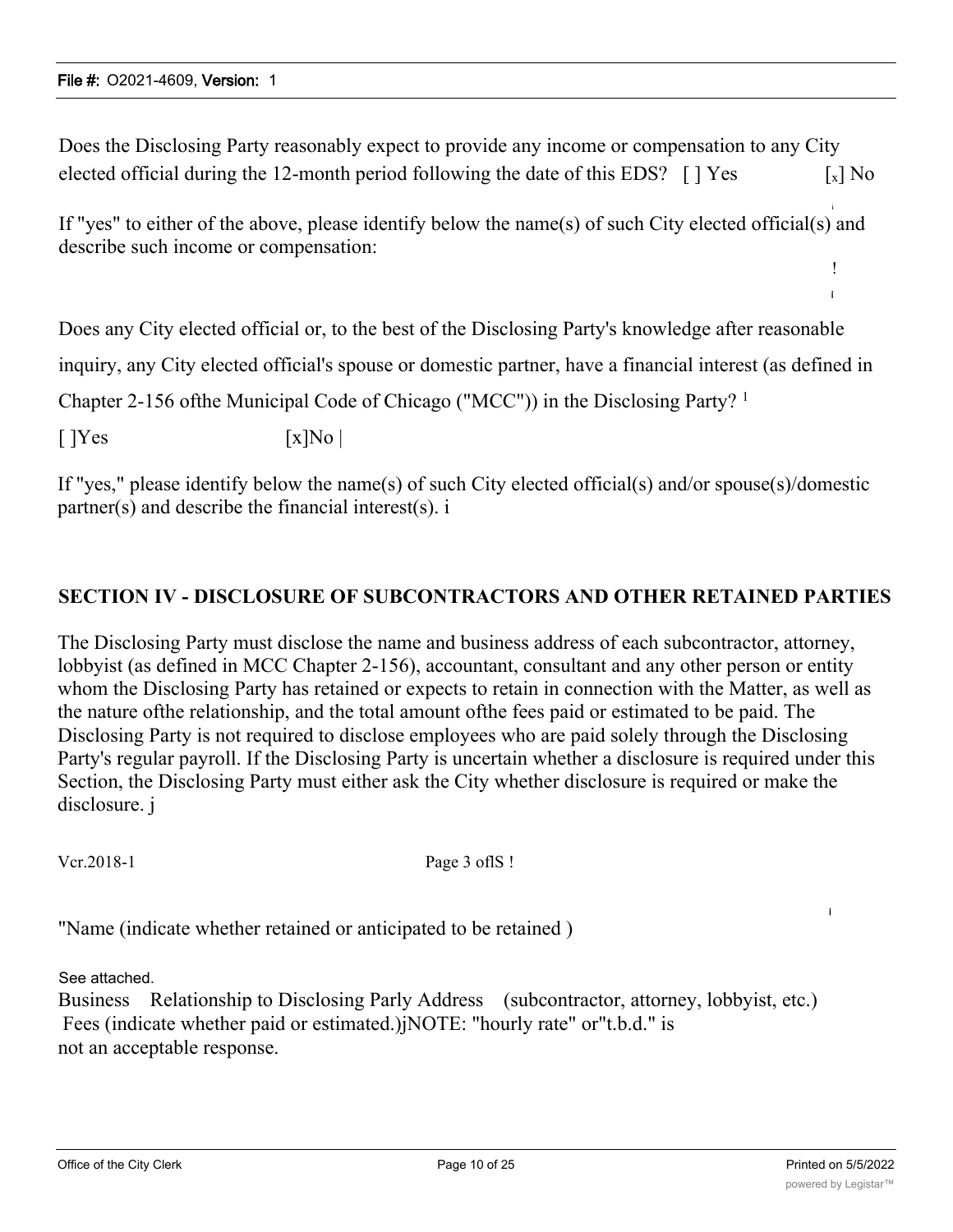(Add sheets if necessary) j

[ ] Check here if the Disclosing Party has not retained, nor expects to retain, any such persons or entities.

SECTION V -- CERTIFICATIONS j

#### A. COURT-ORDERED CHILD SUPPORT COMPLIANCE j

Under MCC Section 2-92-415, substantial owners of business entities that conlract with the City must remain in compliance with their child support obligations throughout the contract's term.

Has any person who directly or indirectly owns 10% or more ofthe Disclosing Party been declared in arrearage on any child support obligations by any Illinois court of competent jurisdiction? !

[ ] Yes [ ] No [x] No person directly or indirectly owns 10% or more of the Disclosing! Party.

If "Yes," has the person entered into a court-approved agreement for payment of all support owed and is the person in compliance with that agreement? |

 $[$  | Yes  $[$  | No !

#### B. FURTHER CERTIFICATIONS J

1. [This paragraph 1 applies only if the Matter is a contract being handled by the City's Department of Procurement Services.] In the 5-year period preceding the date of this EDS, neither the Disclosing Party nor any Affiliated Entity [see definition in (5) below] has engaged, in connection with the performance of any public contract, the services of an integrity monitor, independent private sector inspector general, or integrity compliance consultant (i.e., an individual or entity with legal, auditing, investigative, or other similar skills, designated by a public agency to help the agency monitor]the activity of specified agency vendors as well as help the vendors reform their business practices so they can be considered for agency contracts in the Mure, or continue with a contract in progress), j

2. The Disclosing Party and its Affiliated Entities are not delinquent in the payment ofany fine, fee, tax or other source of indebtedness owed to the City of Chicago, including, but not limited to, water and sewer charges, license fees, parking tickets, property taxes and sales taxes, nor is the Disclosing Party delinquent in the payment ofany tax administered by the Illinois Department of Revenue.

Pa<sub>«e4</sub> of 15

i

|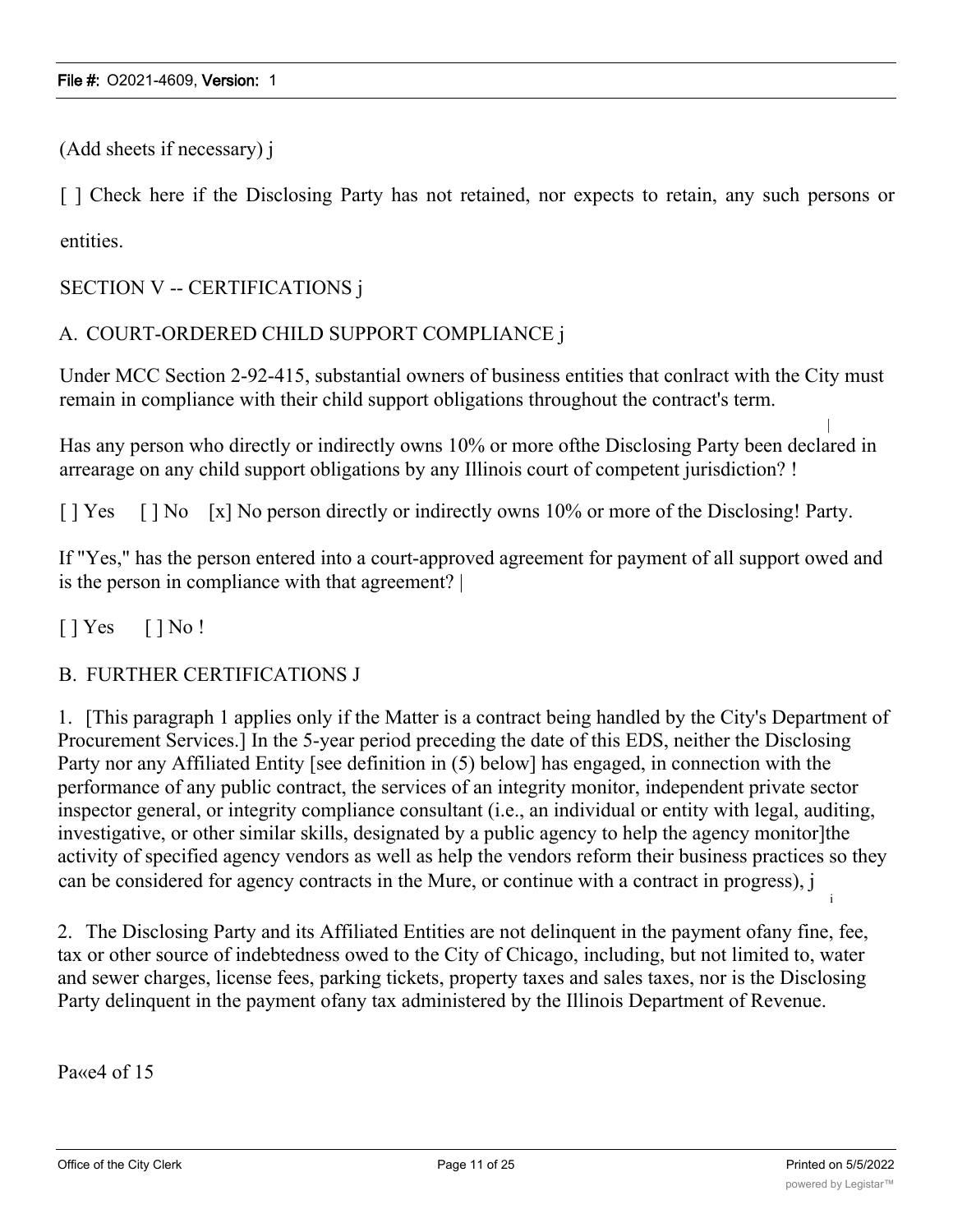#### List of 2022 Retained Parties

| Vendor                            | <b>Business Address</b>                                 | Scope of Work                       | Estimated | <b>Notes</b>                       |
|-----------------------------------|---------------------------------------------------------|-------------------------------------|-----------|------------------------------------|
| <b>AGB Investigative Services</b> | 7545 S Western Ave<br>Chicago, IL 60620                 | Security services<br>Subcontractor  | \$273.702 | Anticipated upon board<br>approval |
| Liberty Flag and Banner           | 2747 York St Blue Island Holiday Decoration<br>IL 60406 | subcontractor                       | \$19,000  | Anticipated upon board<br>approval |
| Cleanslate                        | 237 S Desplaines<br>Chicago IL 60661                    | Landscaping<br>Subcontractor        | \$105,832 | Anticipated upon board<br>approval |
| Hall & Associates CPA             | 21145 Ridgeland Manor<br>Ave Matteson IL 60443          | <b>Bookkeeping</b>                  | \$1874    | Anticipated upon board<br>approval |
| RABM & Associates                 | 9457 Enterprise Drive<br>Moken IL 60448                 | <b>Auditor Subcontractor \$3749</b> |           | Anticipated upon board<br>approval |
| <b>Entire Marketing</b>           | 6900 Cermak Road<br>BerwynIL60402                       | Website Designer<br>Subcontractor   | \$12,500  | Anticipated upon board<br>approval |
| Lamar Johnson Collaborative       | 35 E Wacker Dr Suite<br>1300 Chicago, IL 60601          | Architect<br>Subcontractor          | \$47,000  | Anticipated upon board<br>approval |
| Teska Associates                  | 627 Grove Street<br>Evanston IL 60201                   | Urban Planner<br>Subcontractor      | \$72,500  | Anticipated upon board<br>approval |

837 W 13 5<sup>th</sup> Street | Chicago, 11.60643 | P: (773) 83.1-7107 |. F: 312-270-01561 E: hello<5>f<sub>t</sub>irsouthcdc.o | Website: www farsouthcrtc org

3. The Disclosing Party and, if the Disclosing Party is a legal entity, all of those persons or entities identified in Section 11(B)(1) of this EDS: j

a. are not presently debarred, suspended, proposed for debarment, declared ineligible or voluntarily excluded from any transactions by any federal, state or local unit of government;  $|$ 

b. have not, during the 5 years before the date of this EDS, been convicted of a criminal offense, adjudged guilty, or had a civil judgment rendered against them in connection with: obtaining, , attempting to obtain, or performing a public (federal, state or local) transaction or contract under a

J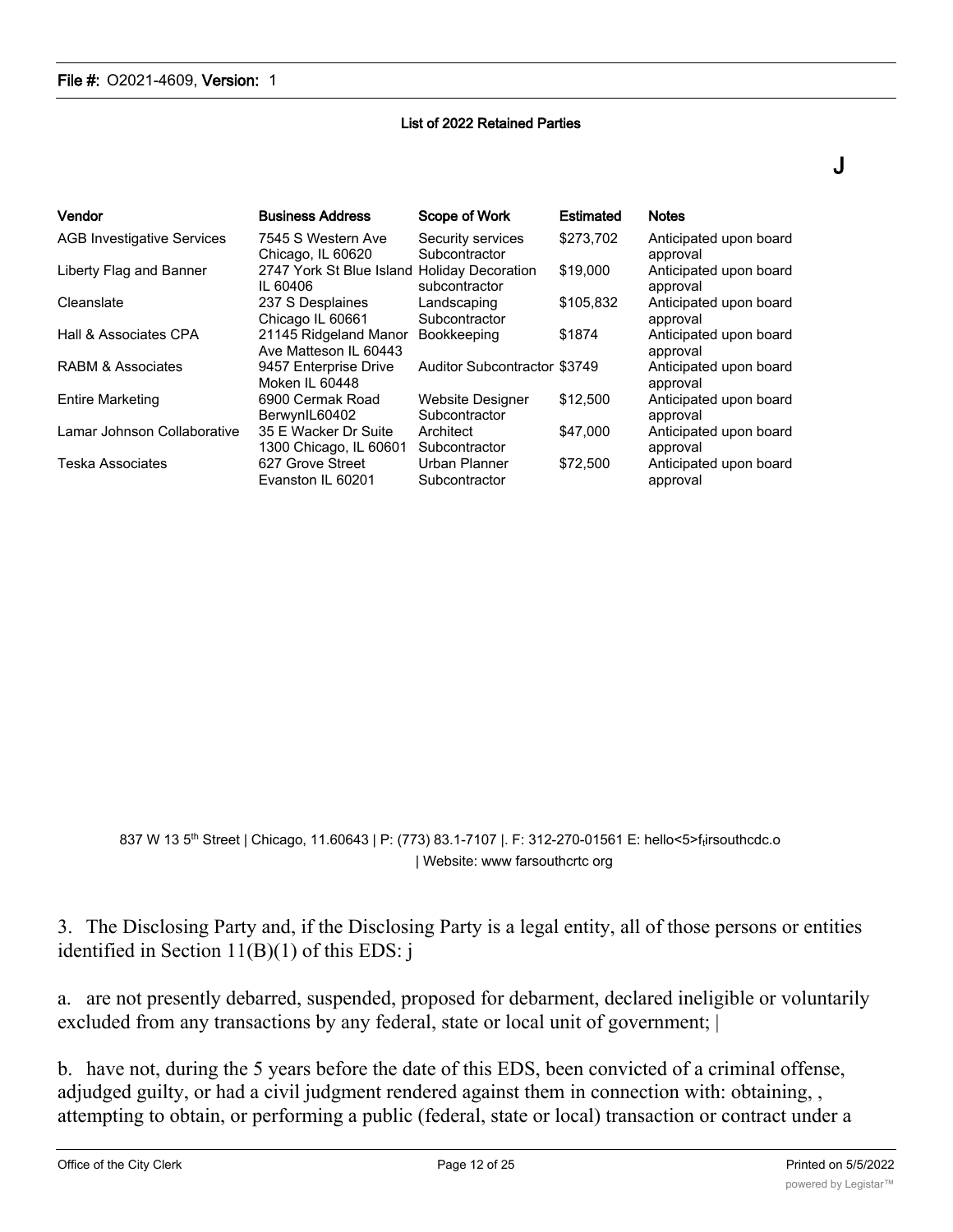public transaction; a violation of federal or state antitrust statutes; fraud; embezzlement; theft; |forgery; bribery; falsification or destruction of records; making false statements; or receiving stolen property;

c. are not presently indicted for, or criminally or civilly charged by, a governmental entity (federal, state or local) with committing any of the offenses set forth in subparagraph (b) above;

d. have not, during the 5 years before the date of this EDS, had one or more public transactions (federal, state or local) terminated for cause or default; and |

e. have not, during the 5 years before the date of this EDS, been convicted, adjudged guilty, or found liable in a civil proceeding, or in any criminal or civil action, including actions concerning j environmental violations, instituted by the City or by the federal government, any state, or any: other unit of local government. !

4. *The Disclosing Party understands and shall comply with the applicable requirements of MCC Chapters 2-56 (Inspector General) and 2-156 (Governmental Ethics). >*

5. Certifications (5), (6) and (7) concern: '

• the Disclosing Party;

· any "Contractor" (meaning any contractor or subcontractor used by the Disclosing Party in connection with the Matter, including but not limited to all persons or legal entities disclosed under Section IV, "Disclosure of Subcontractors and Other Retained Parties"); i

· any "Affiliated Entity" (meaning a person or entity that, directly or indirectly: controls the Disclosing Party, is controlled by the Disclosing Party, or is, with the Disclosing Party, undbr common control of another person or entity). Indicia of control include, without limitation:! interlocking management or ownership; identity of interests among family members, shared facilities and equipment; common use of employees; or organization of a business entity following the ineligibility of a business entity to do business with federal or state or local government; including the City, using substantially the same management, ownership, or principals as the ineligible entity. With respect to Contractors, the term Affiliated Entity means a person or entity that directly or indirectly controls the Contractor, is controlled by it, or, with the Contractor] is under common control of another person or entity; j

· any responsible official ofthe Disclosing Party, any Contractor or any Affiliated Entity or any other official, agent or employee ofthe Disclosing Party, any Contractor or any Affiliated Entity, acting pursuant to the direction or authorization of a responsible official ofthe Disclosing Party, any Conlractor or any Affiliated Entity (collectively "Agents").

Ver.2018-1 Page 5 of 15 i

Neither the Disclosing Party, nor any Contractor, nor any Affiliated Entily of either the Disclosing

i

]

i

i

i

j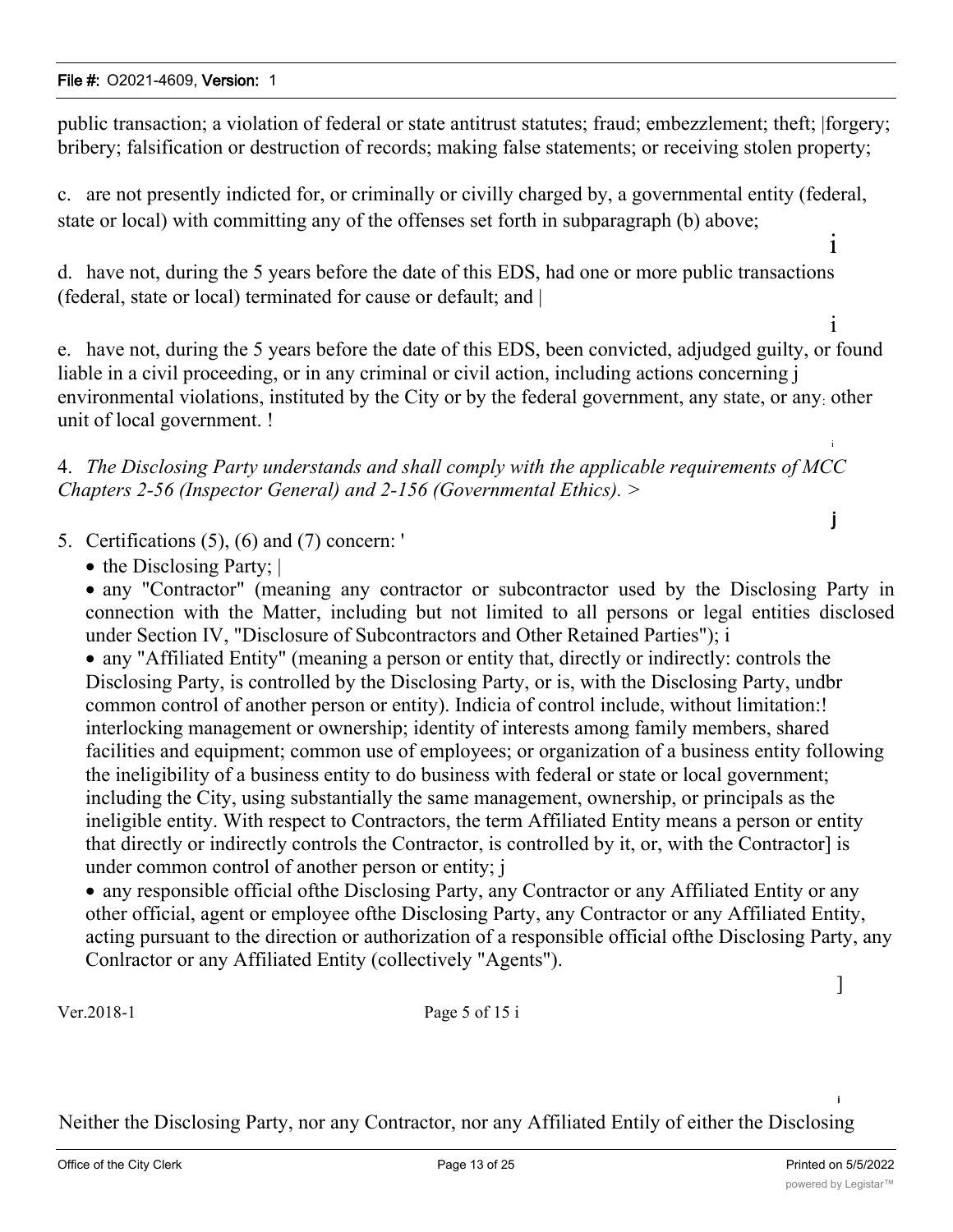Party or any Contractor, nor any Agents have, during the 5 years before the date of this EDS, or, with respect to a Contractor, an Affiliated Entity, or an Affiliated Entity ofa Contractor during the 5 years before the date of such Contractor's or Affiliated Entity's contract or engagement in connection' with the

Matter: I

a. bribed or attempted to bribe, or been convicted or adjudged guilty of bribery or attempting to bribe, a public officer or employee ofthe City, the State of Illinois, or any agency of the federal government or of any state or local government in the United States of America, in that officer's or employee's official capacity; |

b. agreed or colluded with other bidders or prospective bidders, or been a party to any such agreement, or been convicted or adjudged guilty of agreement or collusion among bidders or prospective bidders, in restraint of freedom of competition by agreement to bid a fixed price or otherwise; or  $<sup>1</sup>$ </sup>

c. made an admission of such conduct described in subparagraph (a) or (b) above that is a matter of record, but have not been prosecuted for such conduct; or

d. violated the provisions referenced in MCC Subsection 2-92-320(a)(4)(Contracts Requiring a Base Wage); (a)(5)(Debarment Regulations); or (a)(6)(Minimum Wage Ordinance).

6. Neither the Disclosing Party, nor any Affiliated Entity or Contractor, or any of their employees, officials, agents or partners, is barred from contracting with any unit of state or local government as a result of engaging in or being convicted of (1) bid-rigging in violation of 720 ILCS 5/33E-3; (2) bidrotating in violation of 720 ILCS 5/33E-4; or (3) any similar offense of any state or of the United States of America that contains the same elements as the offense of bid-rigging or bid-rotating.

7. Neither the Disclosing Party nor any Affiliated Entity is listed on a Sanctions List maintained by the United States Department of Commerce, State, or Treasury, or any successor federal agency.

i 8. [FOR APPLICANT ONLY] (i) Neither the Applicant nor any "controlling person" [see MCt Chapter 1-23, Article I for applicability and defined terms] ofthe Applicant is currently indicted or charged with, or has admitted guilt of, or has ever been convicted of, or placed under supervision for, any criminal offense involving actual, attempted, or conspiracy to commit bribery, theft, fraud, forgery, perjury, dishonesty or deceit against an officer or employee of the City or any "sister agency"; and (ii) the Applicant understands and acknowledges that compliance with Article I is a continuing requirement for doing business with the City. NOTE: If MCC Chapter 1-23, Article I applies to the Applicant, that

Article's permanent compliance timeframe supersedes 5-year compliance timeframes in this Section V.

9. [FOR APPLICANT ONLY] The Applicant and its Affiliated Entities will not use, nor permit their subcontractors to use, any facility listed as having an active exclusion by the U.S. EPA on the federal System for Award Management ("SAM").

i

I

j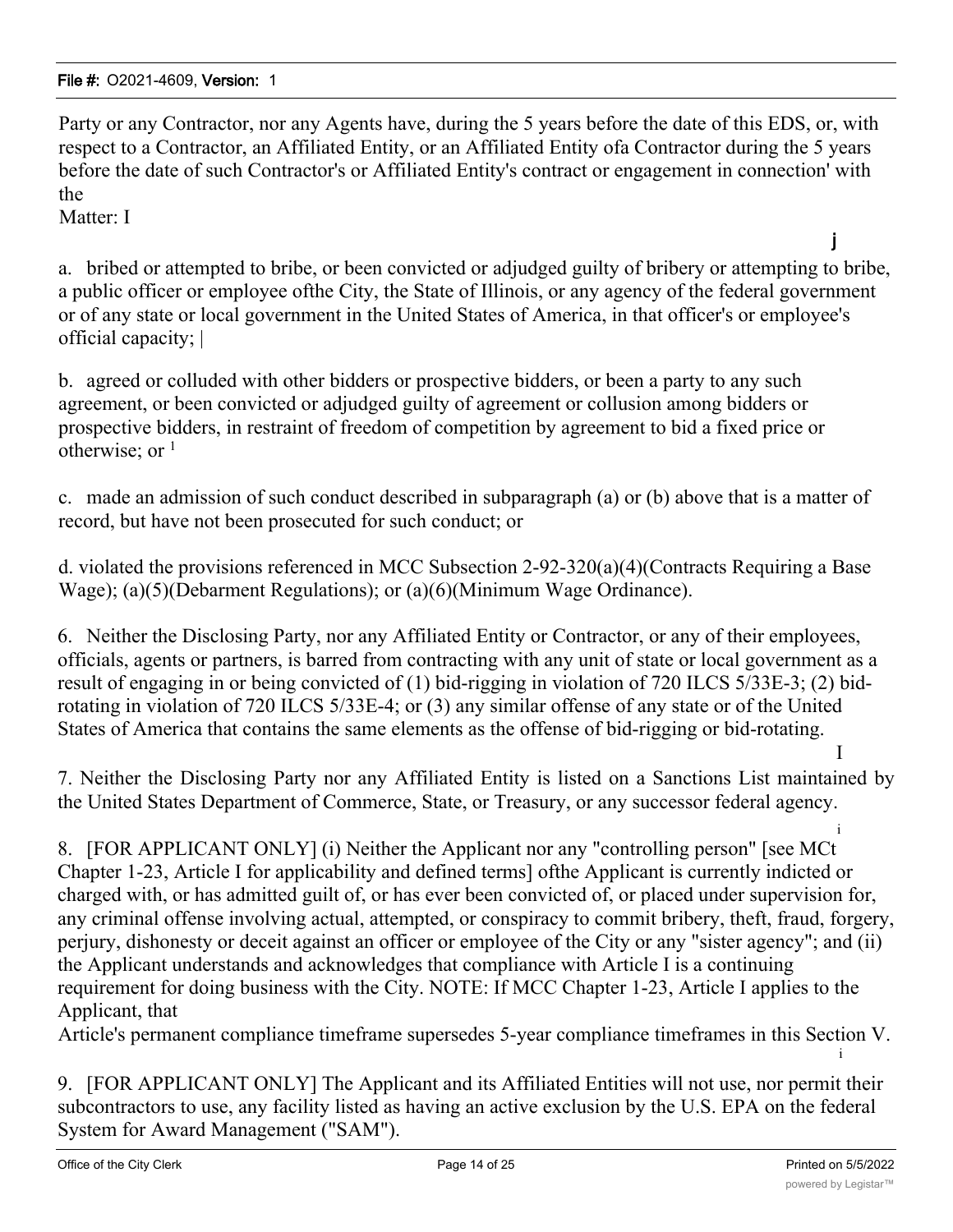j 10. [FOR APPLICANT ONLY] The Applicant will obtain from any contractors/subcontractors, hired or to be hired in connection with the Matter certifications equal in form and substance to those in Certifications (2) and (9) above and will not, without the prior written consent ofthe City, use any such

Ver.20Page 6 ofl5 !

contractor/subcontractor that does not provide such certilications or that the Applicant has reason to believe has not provided or cannot provide truthful certifications. j

11. If the Disclosing Party is unable to certify to any of the above statements in this Part B (Further Certifications), the Disclosing Party must explain below: I

If the letters "NA," the word "None," or no response appears on the lines above, it will be conclusively presumed that the Disclosing Party certified to the above statements. j

12. To the best of the Disclosing Party's knowledge after reasonable inquiry, the following is a'. complete list of all current employees of the Disclosing Party who were, at any time during the! 12 month period preceding the date of this EDS, an employee, or elected or appointed official, of the City of Chicago (if none, indicate with "N/A" or "none"). None<sup>1</sup>

13. To the best of the Disclosing Party's knowledge after reasonable inquiry, the following is  $a<sup>1</sup>$ complete list of all gifts that the Disclosing Party has given or caused to be given, at any time during the 12-month period preceding the execution date of this EDS, to an employee, or elected or appointed official, of the City of Chicago. For purposes of this statement, a "gift" does not include: (i) anything made generally available to City employees or to the general public, or (ii) food or drink provided in the course of official City business and having a retail value of less than \$25 per recipient, or (iii) a political contribution otherwise duly reported as required by law (if none, indicate with  $\cdot$ N/A" or "none"). As to any gift listed below, please also list the name of the City recipient. None '

### C. CERTIFICATION OF STATUS AS FINANCIAL INSTITUTION ;

1. The Disclosing Party certifies that the Disclosing Party (check one)  $\begin{bmatrix} \end{bmatrix}$  is not

i !

i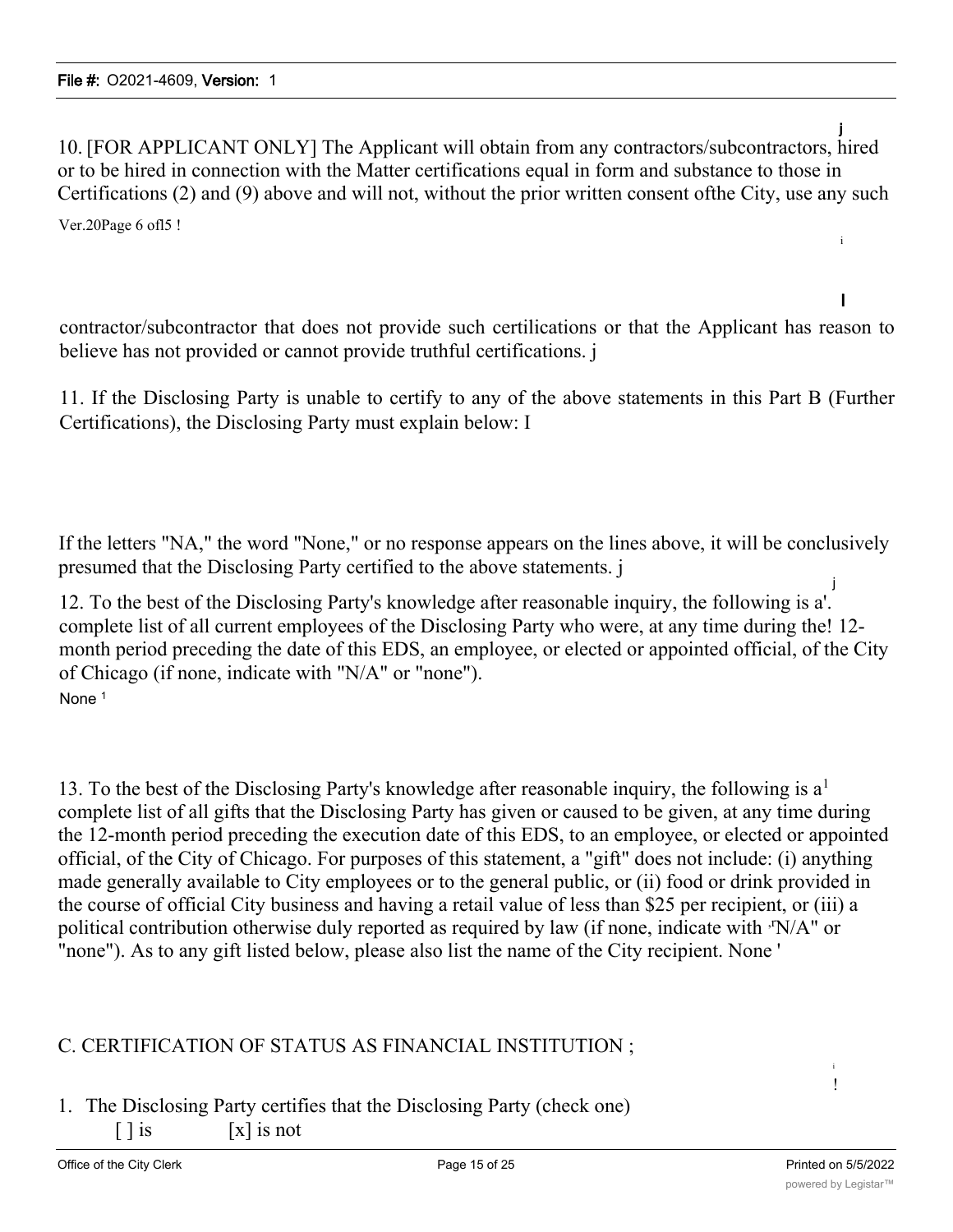a "financial institution" as defined in MCC Section 2-32-455(b).

2. If the Disclosing Party IS a financial institution, then the Disclosing Party pledges: j

"We are not and will not become a predatory lender as defined in MCC Chapter 2-32. We further pledge that none of our affiliates is, and none of them will become, a predatory lender as defined in MCC Chapter 2-32. We understand that becoming a predatory lender or becoming an affiliate jof a predatory lender may result in the loss of the privilege of doing business with the City." ,

Ver.2018-1 Page 7 ol T5 i

If the Disclosing Party is unable to make this pledge because it or any of its affiliates (as defined in ■ MCC Section 2-32-455(b)) is a predatory lender within the meaning of MCC Chapter 2-32, explain here (attach additional pages if necessary): j **N/A ',** i

If the letters "NA," the word "None," or no response appears on the lines above, it will be I conclusively presumed that the Disclosing Party certified to the above statements. i

### D. CERTIFICATION REGARDING FINANCIAL INTEREST IN CITY BUSINESS I

Any words or terms defined in MCC Chapter 2-156 have the same meanings if used in this Part D.

1. In accordance with MCC Section 2-156-110: To the best of the Disclosing Party's knowledge after reasonable inquiry, does any official or employee of the City have a financial interest in his or her own name or in the name of any other person or entity in the Matter? !

 $\lceil$  | Yes  $\lceil$  | X|No |

NOTE: If you checked "Yes" to Item D(l), proceed to Items D(2) and D(3). If you checked j'No" to Item  $D(1)$ , skip Items  $D(2)$  and  $D(3)$  and proceed to Part E. I

2. Unless sold pursuant to a process of competitive bidding, or otherwise permitted, no City elected official or employee shall have a financial interest in his or her own name or in the name of any other person or entity in the purchase of any property that (i) belongs to the City, or (ii) is sold! for taxes or assessments, or (iii) is sold by virtue of legal process at the suit ofthe City (collectively, "City Property Sale"). Compensation for property taken pursuant to the City's eminent domain power does not constitute a financial interest within the meaning of this Part D. !

I

i I

i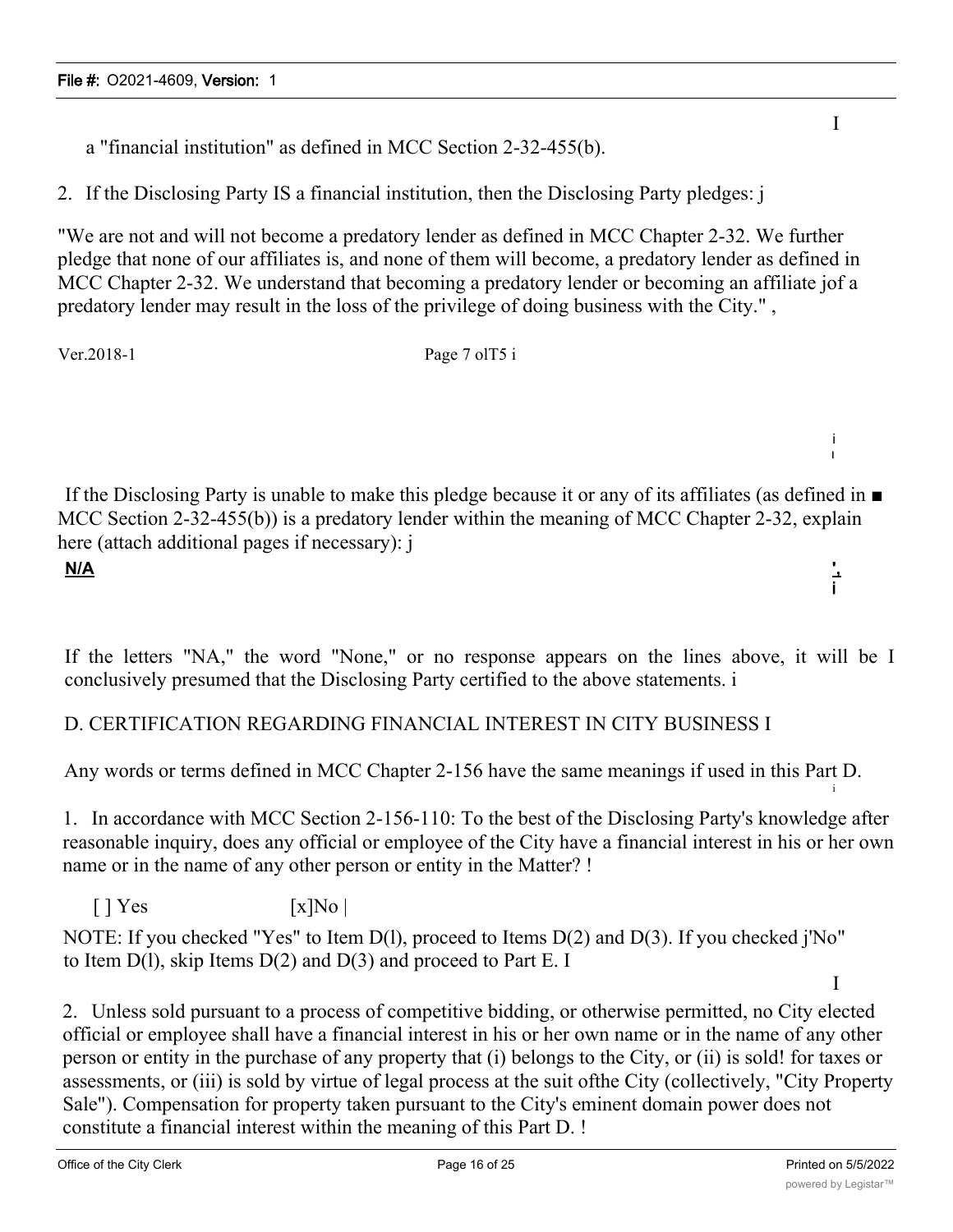Does the Matter involve a City Property Sale?  $[$  | Yes  $[$  | No 3. If you checked "Yes" to Item D(l), provide the names and business addresses ofthe City officials or employees having such financial interest and identify the nature ofthe financial interest: j Name Business Address Nature of Financial Interest ! I I 4. The Disclosing Party further certifies that no prohibited financial interest in the Matter will be acquired by any Cily official or employee. I i Vcr.20TX-l Page 8 of 15 il i I E. CERTIFICATION REGARDING SLAVERY ERA BUSINESS |

Please check either (1) or (2) below. If the Disclosing Party checks (2), the Disclosing Party must disclose below or in an attachment to this EDS all information required by (2). Failure to comply with these disclosure requirements may make any contract entered into with the City in connection with the Matter voidable by the City.

X 1. The Disclosing Party verifies that the Disclosing Party has searched any and all records of the Disclosing Party and any and all predecessor entities regarding records of investments or profits from slavery or slaveholder insurance policies during the slavery era (including insurance policies issued to slaveholders that provided coverage for damage to or injury or death of their slaves), and the Disclosing Party has found no such records. !

2. The Disclosing Party verifies that, as a result of conducting the search in step (1) above, the Disclosing Party has found records of investments or profits from slavery or slaveholder insurance policies. The Disclosing Party verifies that the following constitutes full disclosure of all such] records, including the names of any and all slaves or slaveholders described in those records:

i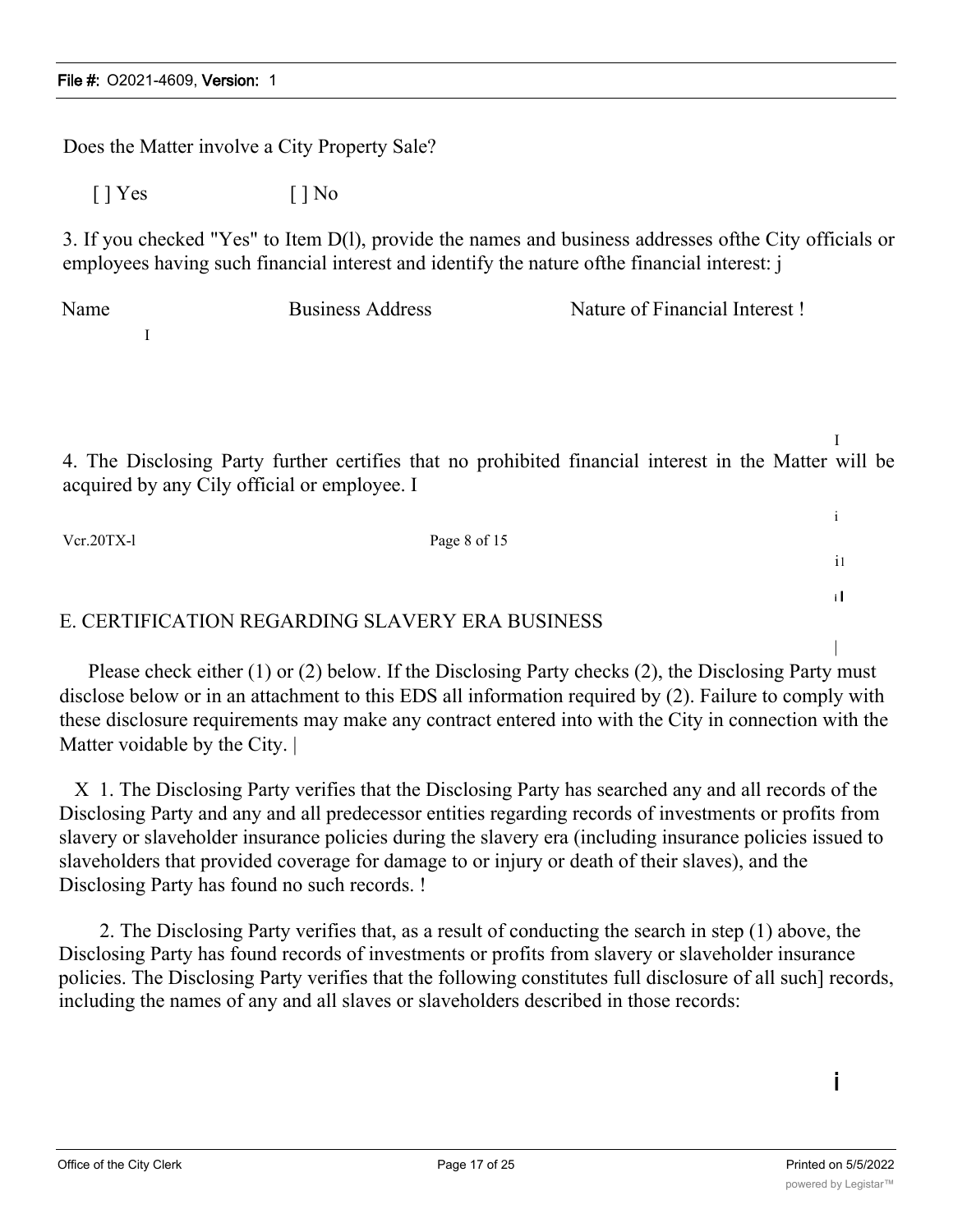### **SECTION VI - CERTIFICATIONS FOR FEDERALLY FUNDED MATTERS**

NOTE: If the Matter is federally funded, complete this Section VI. If the Matter is not federally funded, proceed to Section VII. For purposes of this Section VI, tax credits allocated by the City and proceeds of debt obligations of the City are not federal funding.

#### A. CERTIFICATION REGARDING LOBBYING

*1. List below the names of all persons or entities registered under the federal Lobbying <sup>1</sup> Disclosure Act of 1995, as amended, who have made lobbying contacts on behalf ofthe Disclosing Party with respect to the Matter: (Add sheets if necessary): {*

(If no explanation appears or begins on the lines above, or if the letters "NA" or if the word "None" appear, it will be conclusively presumed that the Disclosing Party means that NO persons or entities registered under the Lobbying Disclosure Act of 1995, as amended, have made lobbying contacts on behalf of the Disclosing Party with respect to the Matter.);

2. The Disclosing Party has not spent and will not expend any federally appropriated funds to pay any person or entity listed in paragraph A(l) above for his or her lobbying activities or to pay any person or entity to inlluence or attempt to influence an officer or employee ofany agency, as defined by applicable federal law. a member of Congress, an officer or employee of Congress, or an employee

Ver.2018-1 Page9ofl5 !

ofa member of Congress, in connection vvith the award ofany federally funded contract, making any federally funded grant or loan, entering into any cooperative agreement, or to extend, continue, renew, amend, or modify any federally funded contract, grant, loan, or cooperative agreement. j

3. The Disclosing Party will submit an updated certification at the end of each calendar quarter in which there occurs any event that materially affects the accuracy ofthe statements and information set forth in paragraphs A(l) and A(2) above. '

# I

i

ii

i i

4. The Disclosing Party certifies that either: (i) it is not an organization described in section 501(c) (4) of the Internal Revenue Code of 1986; or (ii) it is an organization described in section  $501(c)(4)$ ofthe Internal Revenue Code of 1986 but has not engaged and will not engage in "Lobbying Activities," as that term is defined in the Lobbying Disclosure Act of 1995, as amended.

5. If the Disclosing Party is the Applicant, the Disclosing Party must obtain certifications equal in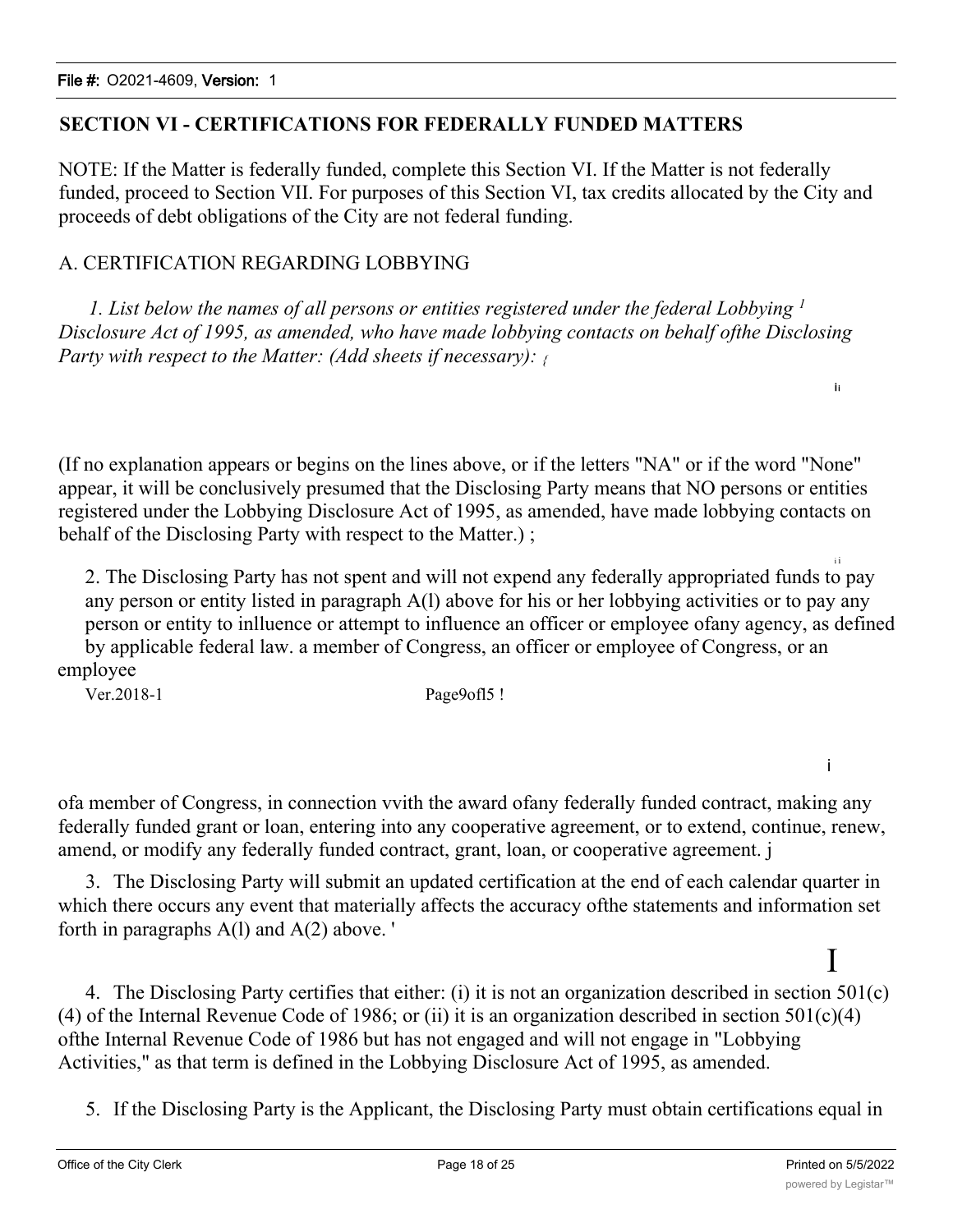form and substance to paragraphs A(l) through A(4) above from all subcontractors before it awards any subcontract and the Disclosing Party must maintain all such subcontractors' certifications for the duration ofthe Matter and must make such certifications promptly available to the City upon request.

#### B. CERTIFICATION REGARDING EQUAL EMPLOYMENT OPPORTUNITY

If the Matter is federally funded, federal regulations require the Applicant and all proposed subcontractors to submit the following information with their bids or in writing at the outset of negotiations. J

Is the Disclosing Party the Applicant? ;  $[$  | Yes  $[$  | No  $\cdot$ 

If "Yes," answer the three questions below: ' !

1. Have you developed and do you have on file affirmative action programs pursuant to applicable federal regulations? (See 41 CFR Part 60-2.) !

 $[ ]$  Yes  $[ ]$  No j

2. Have you filed with the Joint Reporting Committee, the Director of the Office of Federal Contract Compliance Programs, or the Equal Employment Opportunity Commission all reports due under the applicable filing requirements?

[ ] Yes [ ] No [ ] Reports not required j

3. Have you participated in any previous contracts or subcontracts subject to the equal opportunity clause? |

 $[$  | Yes  $[$  | No

If you checked "No" to question (1) or (2) above, please provide an explanation:

Page 10 of IS

### SECTION VII - FURTHER ACKNOWLEDGMENTS AND CERTIFICATION |

The Disclosing Party understands and agrees that: I

i A. The certifications, disclosures, and acknowledgments contained in this EDS will become part ofany contract or other agreement between the Applicant and the City in connection with the Matter, whether procurement, City assistance, or other City action, and are material inducements to the City's execution ofany contract or taking other action with respect to the Matter. The Disclosing Party understands that

j

i

I

i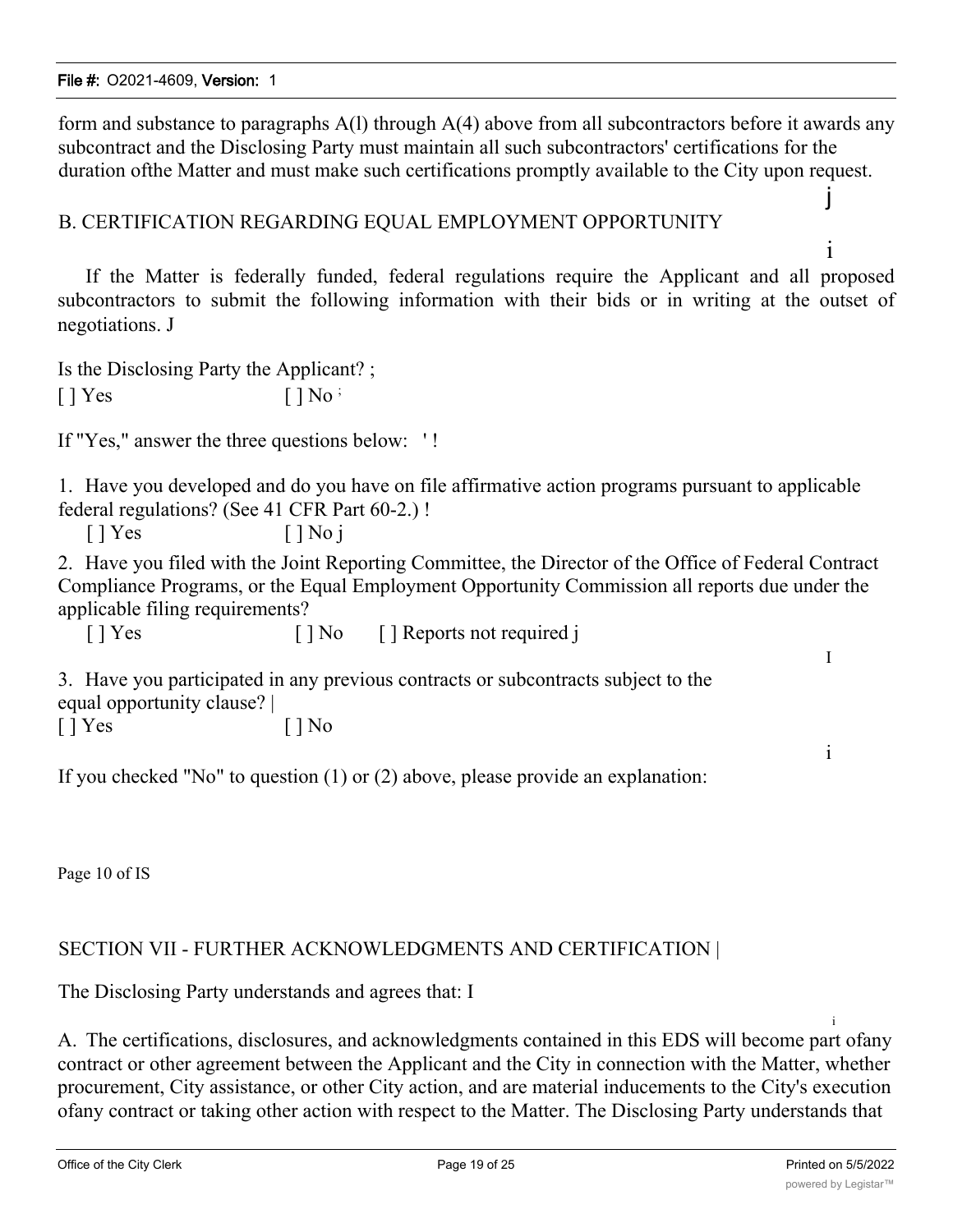it must comply with all statutes, ordinances, and regulations on which this EDS is based. j

B. The City's Governmental Ethics Ordinance, MCC Chapter 2-156, imposes certain duties anld obligations on persons or entities seeking City contracts, work, business, or transactions. The full text of this ordinance and a training program is available on line at www.cityofchicago.org/Ethics <http://www.cityofchicago.org/Ethics>, and may also be obtained from the City's Board of Ethics, 740 N. Sedgwick St., Suite 500, Chicago, IL 60610, (312) 744-9660. The Disclosing Party must comply fully with this ordinance.

C. If the City determines that any information provided in this EDS is false, incomplete or inaccurate, any contract or other agreement in connection with which it is submitted may be rescinded or be void or voidable, and the City may pursue any remedies under the contract or agreement (if not rescinded or void), at law, or in equity, including terminating the Disclosing Party's participation in the Matter and/or declining to allow the Disclosing Party to participate in other City transactions. Remedies at law for a false statement of material fact may include incarceration and an award to the City of treble damages. :

D. It is the City's policy to make this document available to the public on its Internet site and/or upon request. Some or all of the information provided in, and appended to, this EDS may be made publicly available on the Internet, in response to a Freedom of Information Act request, or otherwise. By completing and signing this EDS, the Disclosing Party waives and releases any possible rights or claims which it may have against the City in connection with the public release of information contained in this EDS and also authorizes the City to verify the accuracy of any information submitted in this EDS.

E. The information provided in this EDS must be kept current. In the event of changes, the Disclosing Party must supplement this EDS up to the time the City takes action on the Matter. If the Matter is a contract being handled by the City's Department of Procurement Services, the Disclosing Parly must update this EDS as the contract requires. NOTE: With respect to Matters subject to MCC Chapter 1-23, Article I (imposing PERMANENT INELIGIBILITY for certain specified offenses), the infonnation provided herein regarding eligibility must be kept current for a longer period, as required by MCC Chapter 1-23 and Section 2-154-020. !

Vcr.2018-1 Page 11 of 15

#### CERTIFICATION

I i

i i

i

! is a set of the set of the set of the set of the set of the set of the set of the set of the set of the set <br>In the set of the set of the set of the set of the set of the set of the set of the set of the set of the set o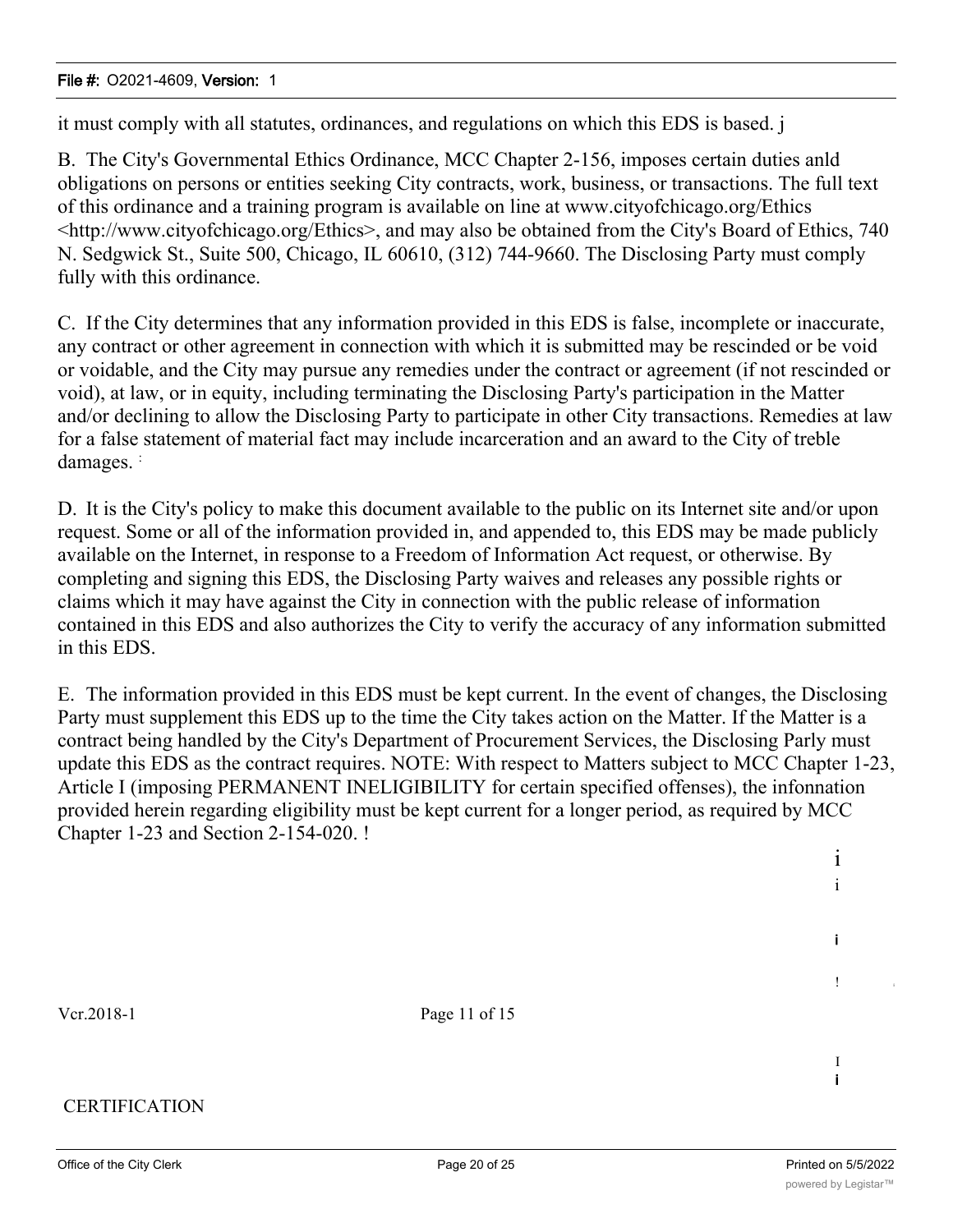Under penalty of perjury, the person signing below: (1) warrants that he/she is authorized to execute this EDS, and all applicable Appendices, on behalf ofthe Disclosing Party, and (2) warrants that all certifications and statements contained in this EDS, and all applicable Appendices, are true, accurate and complete as ofthe date furnished to the City.

Far South CDC

(Print or type exact legal name of Disclosing Party) By\*

sigrNrete Abraham Lacy (Print or type name of person signing)

President (Print or type title of person signing)

Signed and sworn to before me on (date)

*OoDJ/.*

"Rotary Public

Commission expires:

CRYSTAL O SIRl Official Seal Notary Public - State of Illinois My Commission Expires Oct 1, 2023

Pane 12 of 15

#### **CITY OF CHICAGO ! ECONOMIC DISCLOSURE STATEMENT AND AFFIDAVIT**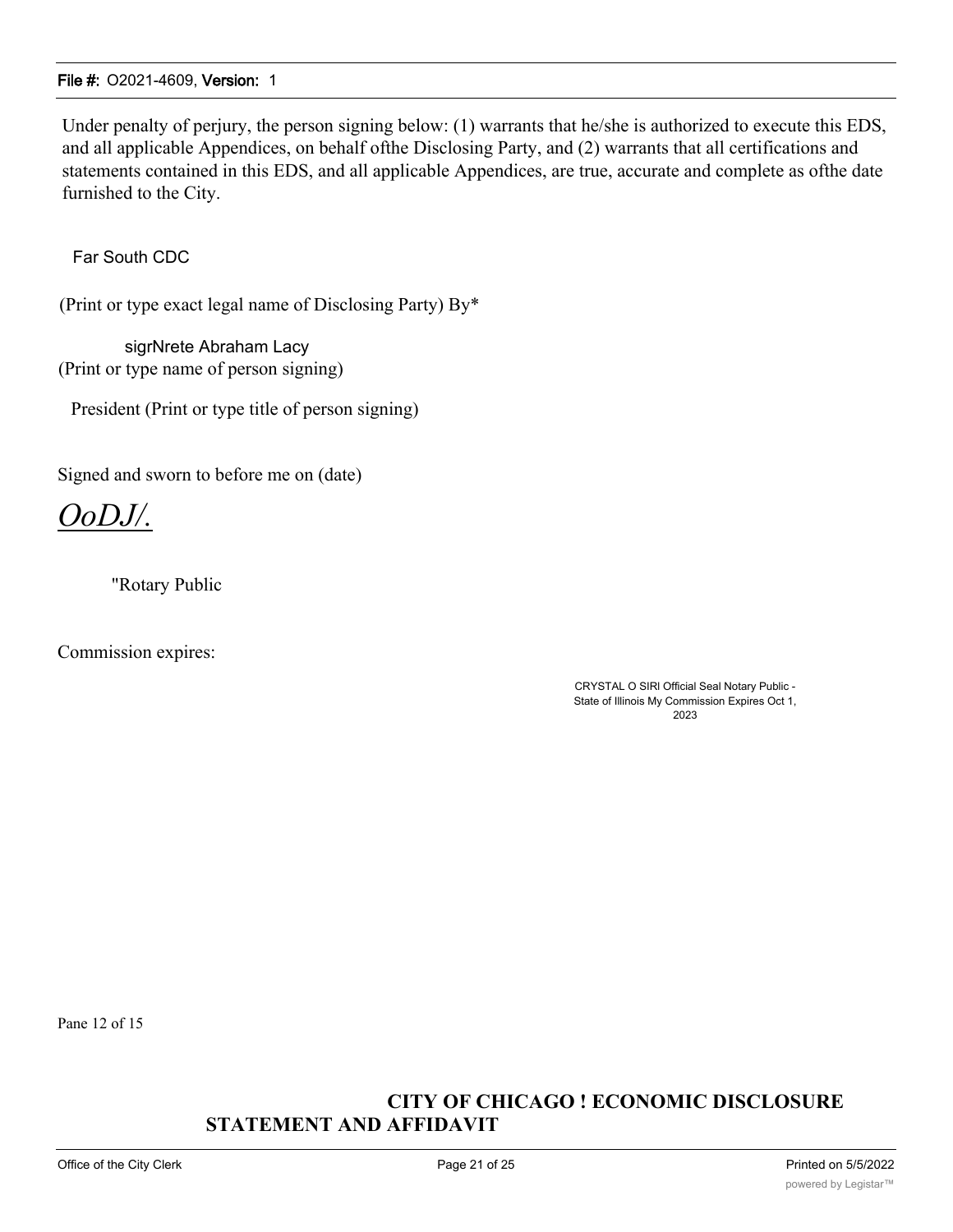# **APPENDIX A <sup>1</sup>**

## **FAMILIAL RELATIONSHIPS WITH ELECTED CITY OFFICIALS j AND DEPARTMENT HEADS !**

This Appendix is to be completed only by (a) the Applicant, and (b) any legal entity which has a direct ownership interest in the Applicant exceeding 7.5%. It is not to be completed by any legal entity which has only an indirect ownership interest in the Applicant. i

j Under MCC Section 2-154-015, the Disclosing Party must disclose whether such Disclosing Party or any "Applicable Party" or any Spouse or Domestic Partner thereof currently has a "familial : relationship" with any elected city official or department head. A "familial relationship" existsj if, as of the date this EDS is signed, the Disclosing Party or any "Applicable Party" or any Spouse or Domestic Partner thereof is related to the mayor, any alderman, the city clerk, the city treasurer or any city department head as spouse or domestic partner or as any of the following, whether by blood or adoption: parent, child, brother or sister, aunt or uncle, niece or nephew, grandparent, grandchild, father-in-law, mother-in-law, son-in-law, daughter-in-law, stepfather or stepmother, stepson orj stepdaughter, stepbrother or stepsister or half-brother or half-sister.<sup>1</sup>

"Applicable Party" means (1) all executive officers of the Disclosing Party listed in Section' II.B.l.a., if the Disclosing Party is a corporation; all partners of the Disclosing Party, if the Disclosing Party is a general partnership; all general partners and limited partners of the Disclosing Party, ;if the Disclosing Party is a limited partnership; all managers, managing members and members ofthe Disclosing Party, if the Disclosing Party is a limited liability company; (2) all principal officers of the Disclosing Party; and (3) any person having more than a 7.5% ownership interest in the Disclosing Party. "Principal officers" means the president, chief operating officer, executive director, chief financial officer, treasurer or secretary of a legal entity or any person exercising similar authority.

Does the Disclosing Party or any "Applicable Party" or any Spouse or Domestic Partner thereof currently have a "familial relationship" with an elected city official or department head?

### [ ]Yes [X]No

If yes, please identify below (1) the name and title of such person, (2) the name ofthe legal entity to which such person is connected; (3) the name and title of the elected city official or department head to whom such person has a familial relationship, and (4) the precise nature of such familial relationship.

I

i

 $\mathcal{L}(\mathcal{L})$ 

**!**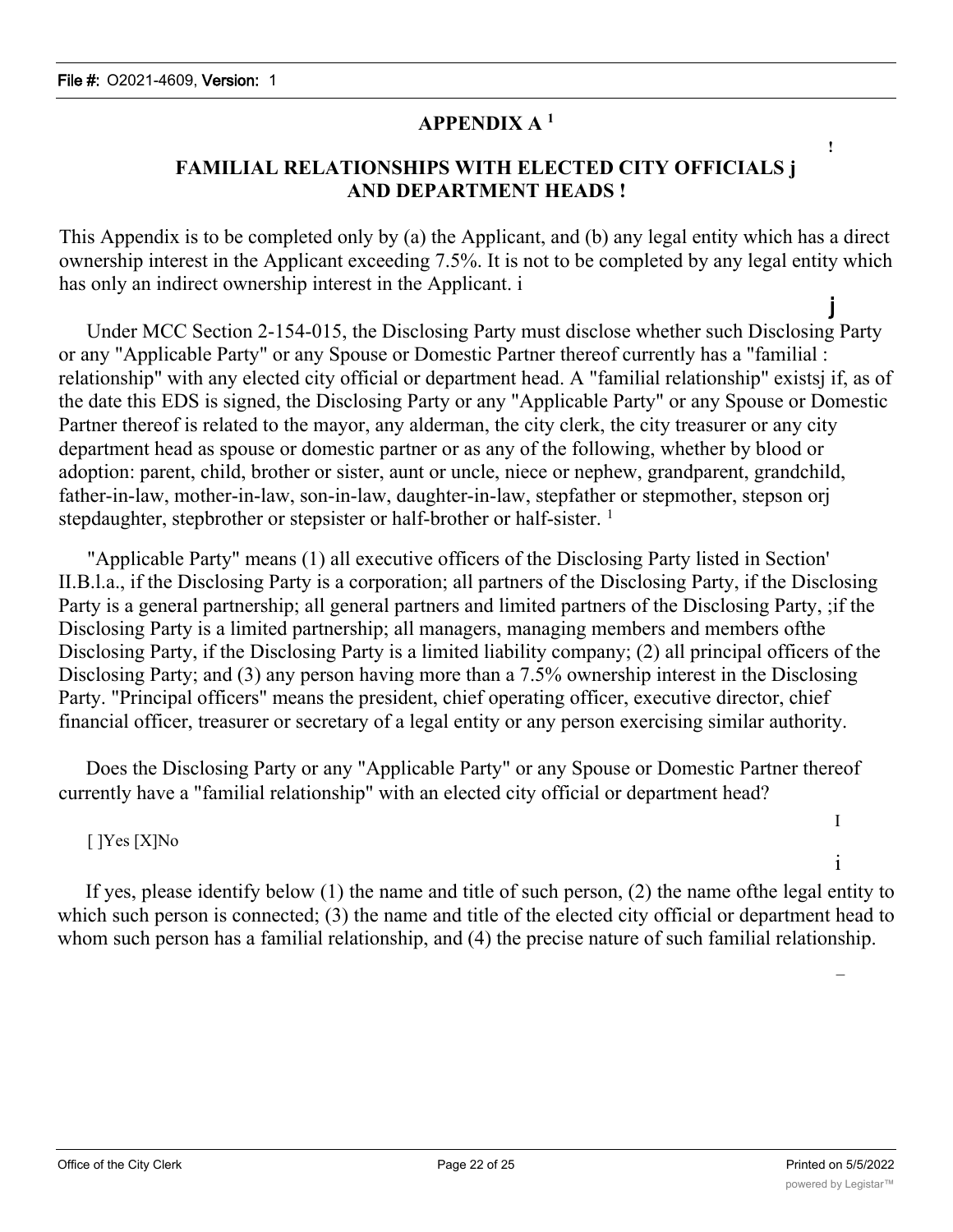Pace 13 of 15

**CITY OF CHICAGO ECONOMIC DISCLOSURE STATEMENT AND AFFIDAVIT APPENDIX B I**

#### BUILDING CODE SCOFFLAW/PROBLEM LANDLORD CERTIFICATION j

This Appendix is to be completed only by (a) the Applicant, and (b) any legal entity which has a direct ownership interest in the Applicant exceeding 7.5% (an "Owner"). It is not to be completed by any legal entity which has only an indirect ownership interest in the Applicant.

. . I 1. Pursuant to MCC Section 2-154-010, is the Applicant or any Owner identified as a building code scofflaw or problem landlord pursuant to MCC Section 2-92-416?

[ ] Yes [ xl No i

2. If the Applicant is a legal entity publicly traded on any exchange, is any officer or director of the Applicant identified as a building code scofflaw or problem landlord pursuant to MCC Section 2-92- 416? j

 $[ ]$  Yes  $[ ]$  No  $[ x ]$  The Applicant is not publicly traded on any exchange. i

3. If yes to (1) or (2) above, please identify below the name of each person or legal entity identified as a building code scofflaw or problem landlord and the address of each building or buildings to which the pertinent code violations apply. i

I

j I

i

j

i

<sup>■</sup> I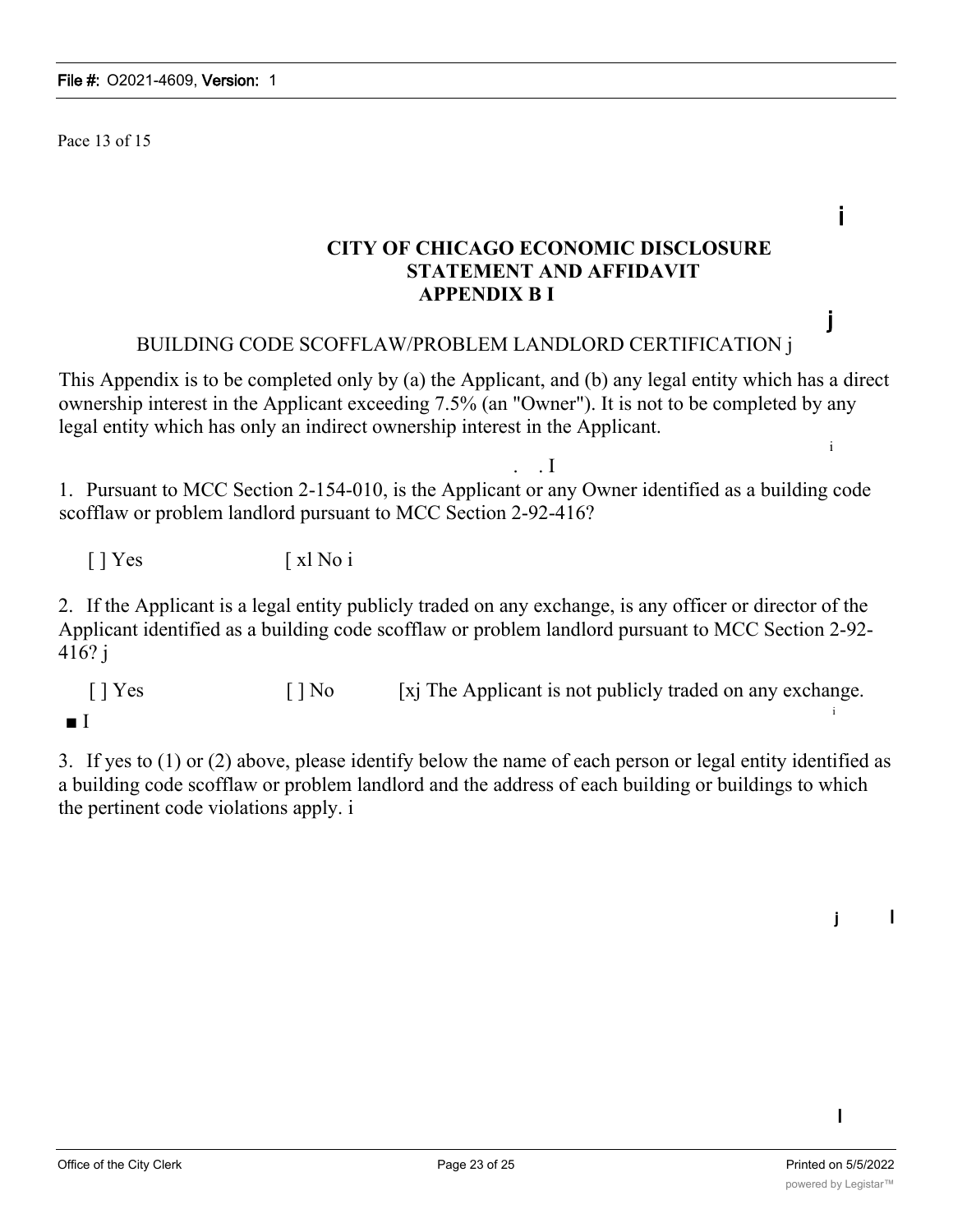Ver.2018-1 I'agel4orT5 !

# CITY OF CHICAGO I ECONOMIC DISCLOSURE STATEMENT AND AFFIDAVIT APPENDIX C I

# PROHIBITION ON WAGE & SALARY HISTORY SCREENING - CERTIFICATION j

This Appendix is to be completed only by an Applicant that is completing this EDS as a "contractor" as defined.in MCC Section 2-92-385. That section, which should be consulted (www.amlegal.com  $\lt$ http://www.amlegal.com>), generally covers a party to any agreement pursuant to which they: (i) receive City of Chicago funds in consideration for services, work or goods provided (including for legal or other professional services), or (ii) pay the City money for a license, grant or concession allowing them to conduct a business on City premises.

On behalf of an Applicant that is a contractor pursuant to MCC Section 2-92-385,1 hereby certify that the Applicant is in compliance with MCC Section 2-92-385(b)(l) and (2), which prohibit: (i) screening job applicants based on their wage or salary history, or (ii) seeking job applicants' wage or salary history from current or former employers. I also certify that the Applicant has adopted a policy that includes those prohibitions. '

 $[X]Yes J [ N]$  !  $[N/A -1$  am not an Applicant that is a "contractor" as defined in MCC

Section 2-92-385. | This certification shall serve as the affidavit required by MCC Section 2-

92-385(c)(1).

If you checked "no" to the above, please explain.

!

I

i

i

i

|

i

i

i !